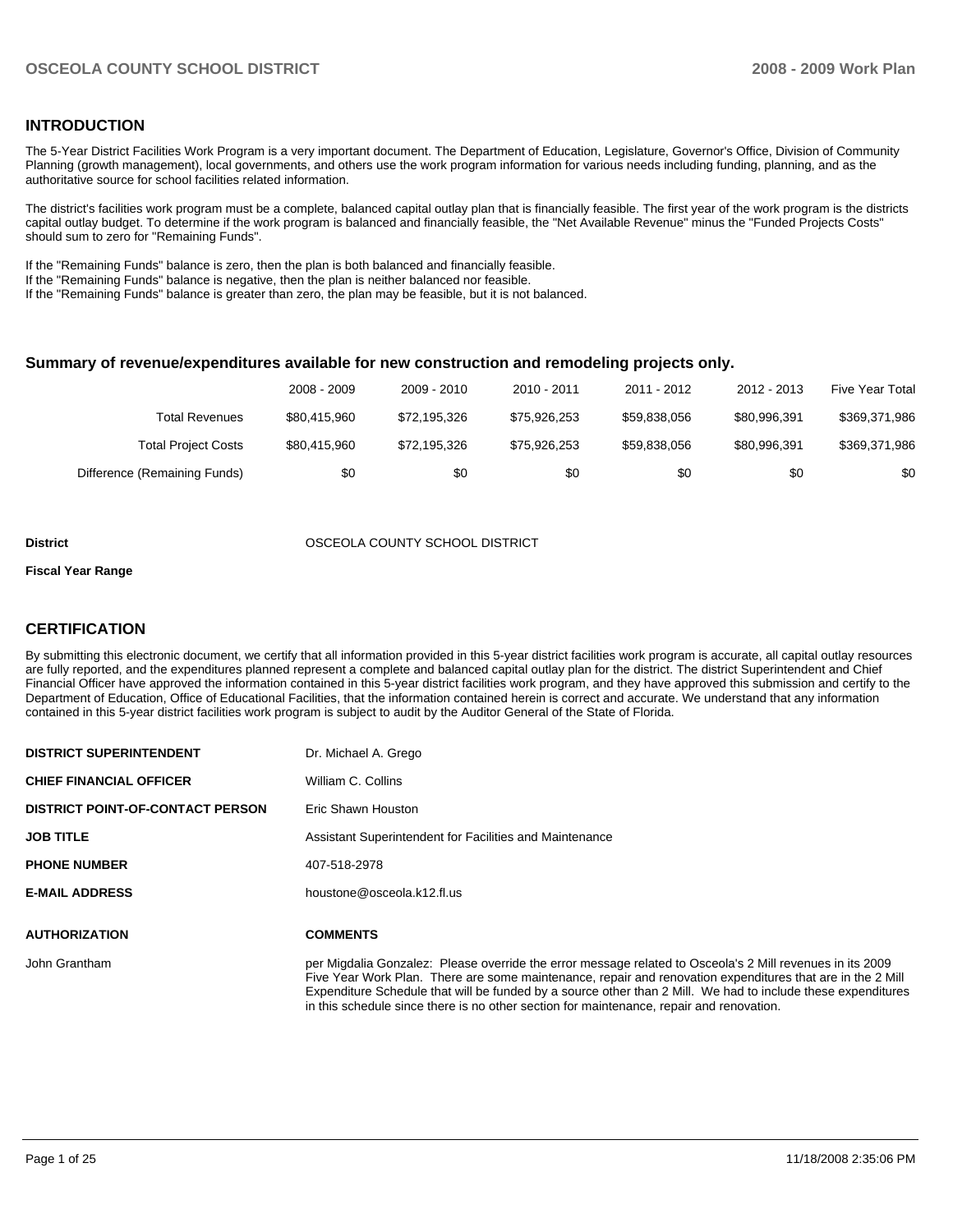# **Expenditures**

#### **Expenditure for Maintenance, Repair and Renovation from 2-Mills and PECO**

Annually, prior to the adoption of the district school budget, each school board must prepare a tentative district facilities work program that includes a schedule of major repair and renovation projects necessary to maintain the educational and ancillary facilities of the district.

| Item                                                                                                                             | 2008 - 2009<br><b>Actual Budget</b>                                                                                                                                                                                                                                                                                                                                                                                                                                                                                                                                                                                                                                                                                                                                                                                                                                                                                                                                                                                                                                                                                                                                                                                                                                                                                                | 2009 - 2010<br>Projected | 2010 - 2011<br>Projected | 2011 - 2012<br>Projected | 2012 - 2013<br>Projected | <b>Total</b> |  |  |  |  |
|----------------------------------------------------------------------------------------------------------------------------------|------------------------------------------------------------------------------------------------------------------------------------------------------------------------------------------------------------------------------------------------------------------------------------------------------------------------------------------------------------------------------------------------------------------------------------------------------------------------------------------------------------------------------------------------------------------------------------------------------------------------------------------------------------------------------------------------------------------------------------------------------------------------------------------------------------------------------------------------------------------------------------------------------------------------------------------------------------------------------------------------------------------------------------------------------------------------------------------------------------------------------------------------------------------------------------------------------------------------------------------------------------------------------------------------------------------------------------|--------------------------|--------------------------|--------------------------|--------------------------|--------------|--|--|--|--|
| <b>HVAC</b>                                                                                                                      | \$1,950,000                                                                                                                                                                                                                                                                                                                                                                                                                                                                                                                                                                                                                                                                                                                                                                                                                                                                                                                                                                                                                                                                                                                                                                                                                                                                                                                        | \$0                      | \$0                      | \$0                      | \$0                      | \$1,950,000  |  |  |  |  |
| BOGGY CREEK ELEMENTARY, DENN JOHN MIDDLE, LAKEVIEW ELEMENTARY, NEPTUNE MIDDLE, THACKER AVENUE<br>Locations:<br><b>ELEMENTARY</b> |                                                                                                                                                                                                                                                                                                                                                                                                                                                                                                                                                                                                                                                                                                                                                                                                                                                                                                                                                                                                                                                                                                                                                                                                                                                                                                                                    |                          |                          |                          |                          |              |  |  |  |  |
| Flooring                                                                                                                         | \$375,000                                                                                                                                                                                                                                                                                                                                                                                                                                                                                                                                                                                                                                                                                                                                                                                                                                                                                                                                                                                                                                                                                                                                                                                                                                                                                                                          | \$0                      | \$0                      | \$0                      | \$0                      | \$375,000    |  |  |  |  |
|                                                                                                                                  | Locations: DISCOVERY INTERMEDIATE, NARCOOSSEE COMMUNITY SCHOOL, PARKWAY MIDDLE                                                                                                                                                                                                                                                                                                                                                                                                                                                                                                                                                                                                                                                                                                                                                                                                                                                                                                                                                                                                                                                                                                                                                                                                                                                     |                          |                          |                          |                          |              |  |  |  |  |
| Roofing                                                                                                                          | \$210,000                                                                                                                                                                                                                                                                                                                                                                                                                                                                                                                                                                                                                                                                                                                                                                                                                                                                                                                                                                                                                                                                                                                                                                                                                                                                                                                          | \$0                      | \$0                      | \$0                      | \$0                      | \$210,000    |  |  |  |  |
| DENN JOHN MIDDLE, KISSIMMEE MIDDLE, THE OSCEOLA COUNTY SCHOOL FOR THE ARTS<br>Locations:                                         |                                                                                                                                                                                                                                                                                                                                                                                                                                                                                                                                                                                                                                                                                                                                                                                                                                                                                                                                                                                                                                                                                                                                                                                                                                                                                                                                    |                          |                          |                          |                          |              |  |  |  |  |
| Safety to Life                                                                                                                   | \$705,199                                                                                                                                                                                                                                                                                                                                                                                                                                                                                                                                                                                                                                                                                                                                                                                                                                                                                                                                                                                                                                                                                                                                                                                                                                                                                                                          | \$701,186                | \$723,264                | \$753,349                | \$784,938                | \$3,667,936  |  |  |  |  |
| FOR THE ARTS, VENTURA ELEMENTARY                                                                                                 | Locations:<br>ADULT LEARNING CENTER OSCEOLA, BOGGY CREEK ELEMENTARY, CELEBRATION SCHOOL, CELEBRATION SENIOR HIGH,<br>CENTRAL ADMINISTRATIVE COMPLEX, CENTRAL AVENUE ELEMENTARY, CHESTNUT ELEMENTARY, CYPRESS ELEMENTARY,<br>DEERWOOD ELEMENTARY, DENN JOHN MIDDLE, DISCOVERY INTERMEDIATE, Elementary "J" - Harmony, Elementary "K",<br>ENVIRONMENTAL CENTER, GATEWAY SENIOR HIGH, HARMONY SENIOR HIGH, HICKORY TREE ELEMENTARY, HIGHLANDS<br>ELEMENTARY, HORIZON MIDDLE, KISSIMMEE ELEMENTARY, KISSIMMEE MAINTENANCE, KISSIMMEE MIDDLE, KISSIMMEE<br>TRANSPORTATION CENTER, LAKEVIEW ELEMENTARY, LIBERTY HIGH SCHOOL, MICHIGAN AVENUE ELEMENTARY, MILL CREEK<br>ELEMENTARY, NARCOOSSEE COMMUNITY SCHOOL, Neptune Elementary, NEPTUNE MIDDLE, New Beginnings Educational Complex<br>NEW, NEW BEGINNINGS EDUCATIONAL COMPLEX OLD, NEW BEGINNINGS ROAD ADMIN ANNEX, OSCEOLA EDUCATION CENTER,<br>OSCEOLA SENIOR HIGH, PARKWAY MIDDLE, PARTIN SETTLEMENT ELEMENTARY, PLEASANT HILL ELEMENTARY, POINCIANA<br>ELEMENTARY, POINCIANA SENIOR HIGH, REEDY CREEK ELEMENTARY, ROSS E JEFFRIES ELEMENTARY, SAINT CLOUD<br>ELEMENTARY, SAINT CLOUD MIDDLE, Special Programs, ST CLOUD SENIOR HIGH, ST CLOUD TRANSPORTATION DEPARTMENT,<br>SUNRISE ELEMENTARY, TECHNICAL EDUCATION CENTER, THACKER AVENUE ELEMENTARY, THE OSCEOLA COUNTY SCHOOL |                          |                          |                          |                          |              |  |  |  |  |
| Fencing                                                                                                                          | \$60,000                                                                                                                                                                                                                                                                                                                                                                                                                                                                                                                                                                                                                                                                                                                                                                                                                                                                                                                                                                                                                                                                                                                                                                                                                                                                                                                           | \$0                      | \$0                      | \$0                      | \$0                      | \$60,000     |  |  |  |  |
| Locations: SAINT CLOUD MIDDLE                                                                                                    |                                                                                                                                                                                                                                                                                                                                                                                                                                                                                                                                                                                                                                                                                                                                                                                                                                                                                                                                                                                                                                                                                                                                                                                                                                                                                                                                    |                          |                          |                          |                          |              |  |  |  |  |
| Parking                                                                                                                          | \$160,000                                                                                                                                                                                                                                                                                                                                                                                                                                                                                                                                                                                                                                                                                                                                                                                                                                                                                                                                                                                                                                                                                                                                                                                                                                                                                                                          | \$0                      | \$0                      | \$0                      | \$0                      | \$160,000    |  |  |  |  |
| <b>BOGGY CREEK ELEMENTARY, TECHNICAL EDUCATION CENTER</b><br>Locations:                                                          |                                                                                                                                                                                                                                                                                                                                                                                                                                                                                                                                                                                                                                                                                                                                                                                                                                                                                                                                                                                                                                                                                                                                                                                                                                                                                                                                    |                          |                          |                          |                          |              |  |  |  |  |
| Electrical                                                                                                                       | \$0                                                                                                                                                                                                                                                                                                                                                                                                                                                                                                                                                                                                                                                                                                                                                                                                                                                                                                                                                                                                                                                                                                                                                                                                                                                                                                                                | \$0                      | \$0                      | \$0                      | \$0                      | \$0          |  |  |  |  |
| Locations: No Locations for this expenditure.                                                                                    |                                                                                                                                                                                                                                                                                                                                                                                                                                                                                                                                                                                                                                                                                                                                                                                                                                                                                                                                                                                                                                                                                                                                                                                                                                                                                                                                    |                          |                          |                          |                          |              |  |  |  |  |
| Fire Alarm                                                                                                                       | \$320,000                                                                                                                                                                                                                                                                                                                                                                                                                                                                                                                                                                                                                                                                                                                                                                                                                                                                                                                                                                                                                                                                                                                                                                                                                                                                                                                          | \$0                      | \$0                      | \$0                      | \$0                      | \$320,000    |  |  |  |  |
| REEDY CREEK ELEMENTARY, THACKER AVENUE ELEMENTARY<br>Locations:                                                                  |                                                                                                                                                                                                                                                                                                                                                                                                                                                                                                                                                                                                                                                                                                                                                                                                                                                                                                                                                                                                                                                                                                                                                                                                                                                                                                                                    |                          |                          |                          |                          |              |  |  |  |  |
| Telephone/Intercom System                                                                                                        | \$380,000                                                                                                                                                                                                                                                                                                                                                                                                                                                                                                                                                                                                                                                                                                                                                                                                                                                                                                                                                                                                                                                                                                                                                                                                                                                                                                                          | \$0                      | \$0                      | \$0                      | \$0                      | \$380.000    |  |  |  |  |
| Locations: MICHIGAN AVENUE ELEMENTARY, NEPTUNE MIDDLE, TECHNICAL EDUCATION CENTER                                                |                                                                                                                                                                                                                                                                                                                                                                                                                                                                                                                                                                                                                                                                                                                                                                                                                                                                                                                                                                                                                                                                                                                                                                                                                                                                                                                                    |                          |                          |                          |                          |              |  |  |  |  |
| <b>Closed Circuit Television</b>                                                                                                 | \$0                                                                                                                                                                                                                                                                                                                                                                                                                                                                                                                                                                                                                                                                                                                                                                                                                                                                                                                                                                                                                                                                                                                                                                                                                                                                                                                                | \$0                      | \$0                      | \$0                      | \$0                      | \$0          |  |  |  |  |
| Locations: No Locations for this expenditure.                                                                                    |                                                                                                                                                                                                                                                                                                                                                                                                                                                                                                                                                                                                                                                                                                                                                                                                                                                                                                                                                                                                                                                                                                                                                                                                                                                                                                                                    |                          |                          |                          |                          |              |  |  |  |  |
| Paint                                                                                                                            | \$1,461,000                                                                                                                                                                                                                                                                                                                                                                                                                                                                                                                                                                                                                                                                                                                                                                                                                                                                                                                                                                                                                                                                                                                                                                                                                                                                                                                        | \$0                      | \$0                      | \$0                      | \$0                      | \$1,461,000  |  |  |  |  |
| DISCOVERY INTERMEDIATE, HICKORY TREE ELEMENTARY, NARCOOSSEE COMMUNITY SCHOOL, NEPTUNE MIDDLE<br>Locations:                       |                                                                                                                                                                                                                                                                                                                                                                                                                                                                                                                                                                                                                                                                                                                                                                                                                                                                                                                                                                                                                                                                                                                                                                                                                                                                                                                                    |                          |                          |                          |                          |              |  |  |  |  |
| Maintenance/Repair                                                                                                               | \$451,200                                                                                                                                                                                                                                                                                                                                                                                                                                                                                                                                                                                                                                                                                                                                                                                                                                                                                                                                                                                                                                                                                                                                                                                                                                                                                                                          | \$0                      | \$0                      | \$0                      | \$0                      | \$451,200    |  |  |  |  |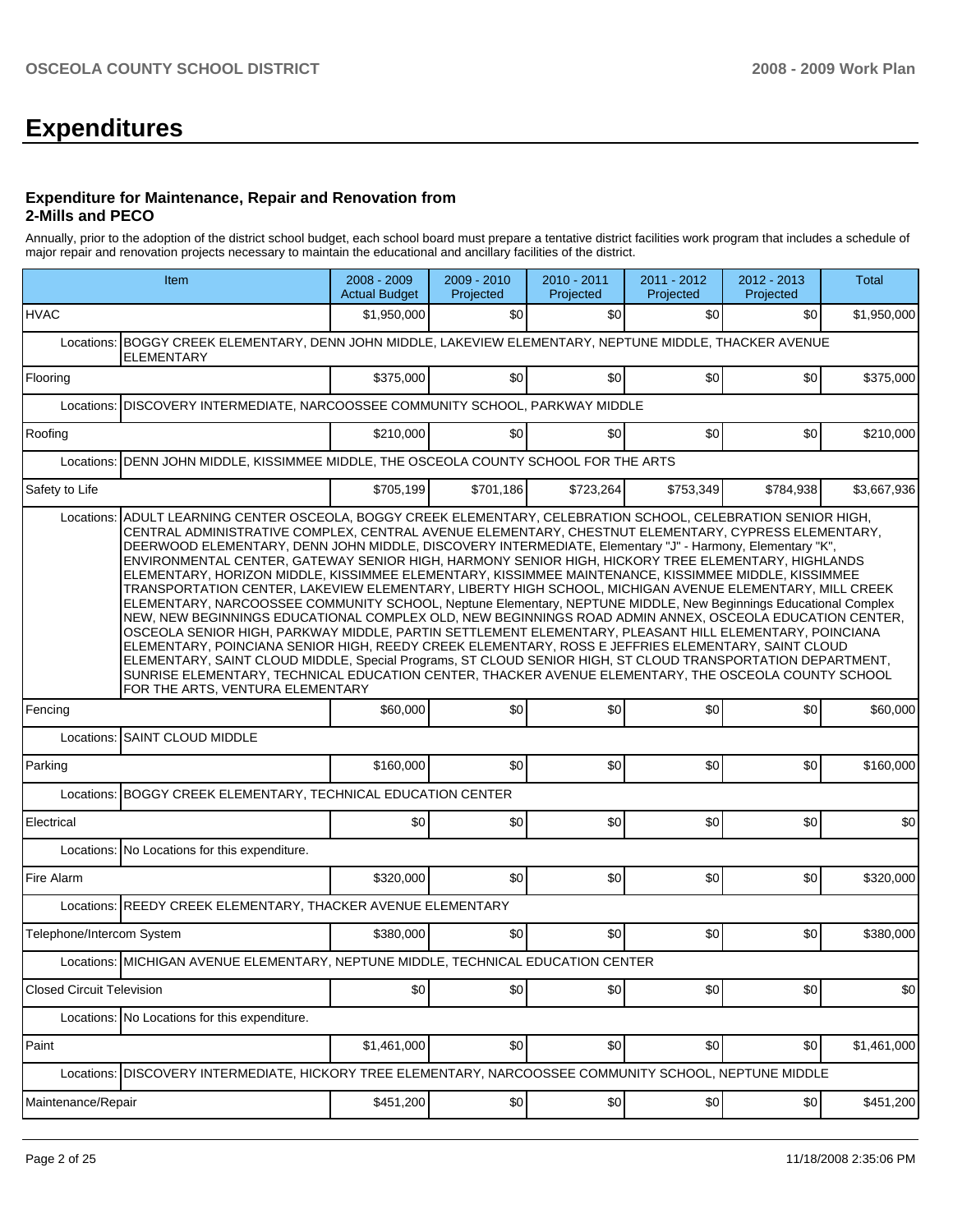Locations: GATEWAY SENIOR HIGH, LAKEVIEW ELEMENTARY, MICHIGAN AVENUE ELEMENTARY, NARCOOSSEE COMMUNITY SCHOOL, PARKWAY MIDDLE, PLEASANT HILL ELEMENTARY, THACKER AVENUE ELEMENTARY, THE OSCEOLA COUNTY SCHOOL FOR THE ARTS **Sub Total: \$6,072,399 \$701,186 \$723,264 \$753,349 \$784,938 \$9,035,136** 

| IPECO Maintenance Expenditures | \$1.464.616  | \$1.281.476  | \$1.215.746  | \$1,215,746 | \$1.215.746  | \$6,393,330   |
|--------------------------------|--------------|--------------|--------------|-------------|--------------|---------------|
| Two Mill Sub Total:            | \$45,691,918 | \$19,583,619 | \$41.066.344 | (\$288,506) | \$22,248,300 | \$128,301,675 |

| <b>Other Items</b>                                                                                                                | 2008 - 2009<br><b>Actual Budget</b>                                                                                                                                   | 2009 - 2010<br>Projected | 2010 - 2011<br>Projected | 2011 - 2012<br>Projected | 2012 - 2013<br>Projected | <b>Total</b>  |  |  |  |  |
|-----------------------------------------------------------------------------------------------------------------------------------|-----------------------------------------------------------------------------------------------------------------------------------------------------------------------|--------------------------|--------------------------|--------------------------|--------------------------|---------------|--|--|--|--|
| Comprehensive renovation                                                                                                          | \$40,000,000                                                                                                                                                          | \$20,000,000             | \$41,390,000             | \$0                      | \$22,500,000             | \$123,890,000 |  |  |  |  |
| Locations DENN JOHN MIDDLE, HIGHLANDS ELEMENTARY, MICHIGAN AVENUE ELEMENTARY, OSCEOLA SENIOR HIGH, ST CLOUD SENIOR<br><b>HIGH</b> |                                                                                                                                                                       |                          |                          |                          |                          |               |  |  |  |  |
| Athletic facilities                                                                                                               | \$159,135                                                                                                                                                             | \$163,909                | \$168,826                | \$173,891                | \$179,108                | \$844,869     |  |  |  |  |
|                                                                                                                                   | Locations CELEBRATION SENIOR HIGH, GATEWAY SENIOR HIGH, HARMONY SENIOR HIGH, LIBERTY HIGH SCHOOL, OSCEOLA SENIOR<br>HIGH, POINCIANA SENIOR HIGH, ST CLOUD SENIOR HIGH |                          |                          |                          |                          |               |  |  |  |  |
| Demolition                                                                                                                        | \$200.000                                                                                                                                                             | \$0                      | \$0                      | \$0                      | \$0                      | \$200,000     |  |  |  |  |
| Locations ADULT LEARNING CENTER OSCEOLA                                                                                           |                                                                                                                                                                       |                          |                          |                          |                          |               |  |  |  |  |
| Dispenser replacement                                                                                                             | \$5,000                                                                                                                                                               | \$0                      | \$0                      | \$0                      | \$0                      | \$5,000       |  |  |  |  |
| Locations BOGGY CREEK ELEMENTARY                                                                                                  |                                                                                                                                                                       |                          |                          |                          |                          |               |  |  |  |  |
| Driveway redesign                                                                                                                 | \$50,000                                                                                                                                                              | \$0                      | \$0                      | \$0                      | \$0                      | \$50,000      |  |  |  |  |
| Locations BOGGY CREEK ELEMENTARY                                                                                                  |                                                                                                                                                                       |                          |                          |                          |                          |               |  |  |  |  |
| Clay-trap art sinks                                                                                                               | \$5,000                                                                                                                                                               | \$0                      | \$0                      | \$0                      | \$0                      | \$5,000       |  |  |  |  |
| <b>CELEBRATION SENIOR HIGH</b><br>Locations                                                                                       |                                                                                                                                                                       |                          |                          |                          |                          |               |  |  |  |  |
| Replace carpeting                                                                                                                 | \$190,000                                                                                                                                                             | \$0                      | \$0                      | \$0                      | \$0                      | \$190.000     |  |  |  |  |
| CELEBRATION SCHOOL, TECHNICAL EDUCATION CENTER<br>Locations                                                                       |                                                                                                                                                                       |                          |                          |                          |                          |               |  |  |  |  |
| Window replacement                                                                                                                | \$65,000                                                                                                                                                              | \$0                      | \$0                      | \$0                      | \$0                      | \$65,000      |  |  |  |  |
| Locations <b>DENN JOHN MIDDLE</b>                                                                                                 |                                                                                                                                                                       |                          |                          |                          |                          |               |  |  |  |  |
| Door replacement                                                                                                                  | \$55.000                                                                                                                                                              | \$0                      | \$0                      | \$0                      | \$0                      | \$55,000      |  |  |  |  |
| Locations GATEWAY SENIOR HIGH, VENTURA ELEMENTARY                                                                                 |                                                                                                                                                                       |                          |                          |                          |                          |               |  |  |  |  |
| Enclose 3rd level balcony                                                                                                         | \$250,000                                                                                                                                                             | \$0                      | \$0                      | \$0                      | \$0                      | \$250,000     |  |  |  |  |
| Locations LIBERTY HIGH SCHOOL                                                                                                     |                                                                                                                                                                       |                          |                          |                          |                          |               |  |  |  |  |
| Acoustical panels                                                                                                                 | \$55,000                                                                                                                                                              | \$0                      | \$0                      | \$0                      | \$0                      | \$55,000      |  |  |  |  |
| Locations PARKWAY MIDDLE, VENTURA ELEMENTARY                                                                                      |                                                                                                                                                                       |                          |                          |                          |                          |               |  |  |  |  |
| Chalkboard replacement                                                                                                            | \$50,000                                                                                                                                                              | \$0                      | \$0                      | \$0                      | \$0                      | \$50,000      |  |  |  |  |
| <b>VENTURA ELEMENTARY</b><br>Locations                                                                                            |                                                                                                                                                                       |                          |                          |                          |                          |               |  |  |  |  |
| Total:                                                                                                                            | \$47,156,534                                                                                                                                                          | \$20,865,095             | \$42,282,090             | \$927,240                | \$23,464,046             | \$134,695,005 |  |  |  |  |

# **Local Two Mill Expenditure For Maintenance, Repair and Renovation**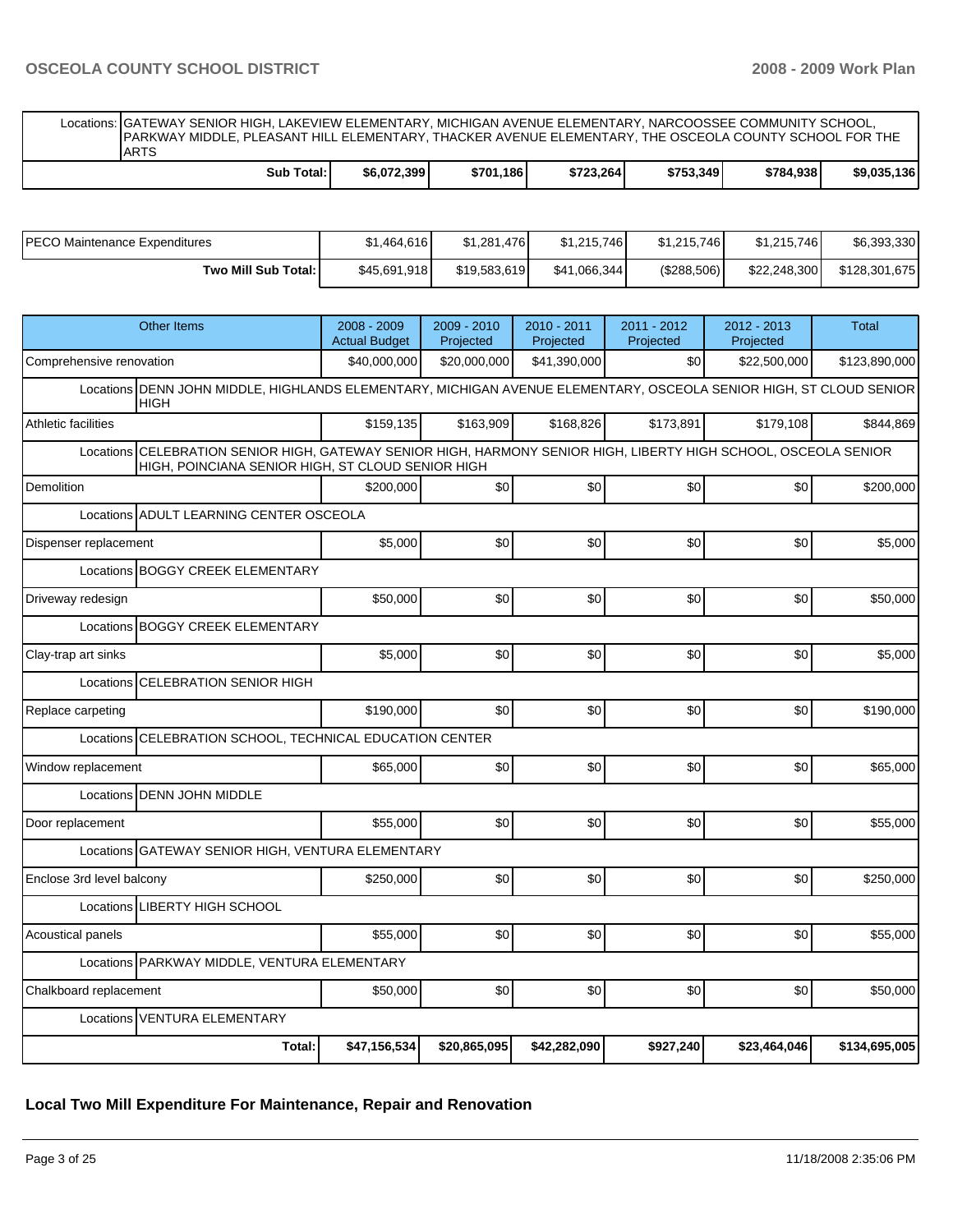Anticipated expenditures expected from local funding sources over the years covered by the current work plan.

| <b>Item</b>                              | 2008 - 2009<br><b>Actual Budget</b> | $2009 - 2010$<br>Projected | 2010 - 2011<br>Projected | 2011 - 2012<br>Projected | $2012 - 2013$<br>Projected | <b>Total</b>  |
|------------------------------------------|-------------------------------------|----------------------------|--------------------------|--------------------------|----------------------------|---------------|
| Remaining Maint and Repair from 2 Mills  | \$45,691,918                        | \$19,583,619               | \$41,066,344             | (\$288,506)              | \$22,248,300               | \$128,301,675 |
| Maintenance/Repair Salaries              | \$6,808,249                         | \$7,012,496                | \$7,222,871              | \$7,439,557              | \$7,662,744                | \$36,145,917  |
| <b>School Bus Purchases</b>              | \$355,205                           | \$5,812,989                | \$5,812,989              | \$6,168,194              | \$6,168,194                | \$24,317,571  |
| <b>Other Vehicle Purchases</b>           | \$0                                 | \$0                        | \$0                      | \$0                      | \$0                        | \$0           |
| Capital Outlay Equipment                 | \$120,000                           | \$0                        | \$0                      | \$0                      | \$0                        | \$120,000     |
| Rent/Lease Payments                      | \$0                                 | \$0                        | \$0                      | \$0                      | \$0                        | \$0           |
| <b>COP Debt Service</b>                  | \$13,533,964                        | \$13,510,994               | \$19,207,761             | \$19,204,153             | \$25,311,741               | \$90,768,613  |
| Rent/Lease Relocatables                  | \$3,750,000                         | \$2,750,000                | \$2,062,500              | \$1,546,875              | \$1,546,875                | \$11,656,250  |
| <b>Environmental Problems</b>            | \$0                                 | \$0                        | \$0                      | \$0                      | \$0                        | \$0           |
| s.1011.14 Debt Service                   | \$763,294                           | \$722,885                  | \$496,210                | \$0                      | \$0                        | \$1,982,389   |
| <b>Special Facilities Account</b>        | \$0                                 | \$0                        | \$0                      | \$0                      | \$0                        | \$0           |
| <b>EFBD Debt Service</b>                 | \$273,613                           | \$0                        | \$671,351                | \$1,492,104              | \$1,479,535                | \$3,916,603   |
| <b>Classrooms 1st Debt Service</b>       | \$3,708,892                         | \$3,708,892                | \$3,708,892              | \$3,708,892              | \$3,708,892                | \$18,544,460  |
| Portable set-up/teardown                 | \$3,750,000                         | \$3,300,000                | \$2,475,000              | \$1,856,250              | \$1,856,250                | \$13,237,500  |
| <b>Educational Technology</b>            | \$1,418,014                         | \$1,432,194                | \$1,446,516              | \$1,460,981              | \$1,475,591                | \$7,233,296   |
| Property Casualty Insurance (tsf to Gen) | \$3,250,000                         | \$3,250,000                | \$3,250,000              | \$3,250,000              | \$3,250,000                | \$16,250,000  |
| <b>Charter Capital</b>                   | \$3,433,500                         | \$0                        | \$0                      | \$0                      | \$0                        | \$3,433,500   |
| Comprehensive Capital Renewal            | \$0                                 | \$0                        | \$2,847,213              | \$1,952,696              | \$1,048,593                | \$5,848,502   |
| Comprehensive Capital Renewal Reserve    | \$1,214,640                         | \$1,248,621                | \$1,310,581              | \$1,375,398              | \$1,441,661                | \$6,590,901   |
| Routine/Recurring Maintenance Reserve    | \$303,660                           | \$312,155                  | \$327,645                | \$343,850                | \$360,415                  | \$1,647,725   |
| Program Admin                            | \$0                                 | \$0                        | \$0                      | \$556,850                | \$835,275                  | \$1,392,125   |
| <b>Cyclical Capital Renewal</b>          | \$2,297,800                         | \$16,149,859               | \$17,361,098             | \$18,663,180             | \$20,062,919               | \$74,534,856  |
| <b>Cyclical Capital Renewal Reserve</b>  | \$145,179                           | \$1,015,648                | \$4,575,179              | \$953,267                | \$1,855,736                | \$8,545,009   |
| Programwide Contingency                  | \$0                                 | \$0                        | \$0                      | \$1,143,920              | \$2,226,884                | \$3,370,804   |
| Plan Review and Inspection               | \$40,000                            | \$0                        | \$0                      | \$0                      | \$0                        | \$40,000      |
| <b>Local Expenditure Totals:</b>         | \$90,857,928                        | \$79,810,352               | \$113,842,150            | \$70,827,661             | \$102,539,605              | \$457,877,696 |

# **Revenue**

#### **2 Mill Revenue Source**

Schedule of Estimated Capital Outlay Revenue from each currently approved source which is estimated to be available for expenditures on the projects included in the tentative district facilities work program. All amounts are NET after considering carryover balances, interest earned, new COP's, 1011.14 and 1011.15 loans, etc. Districts cannot use 2-Mill funds for salaries except for those explicitly associated with maintenance/repair projects. (1011.71 (5), F.S.)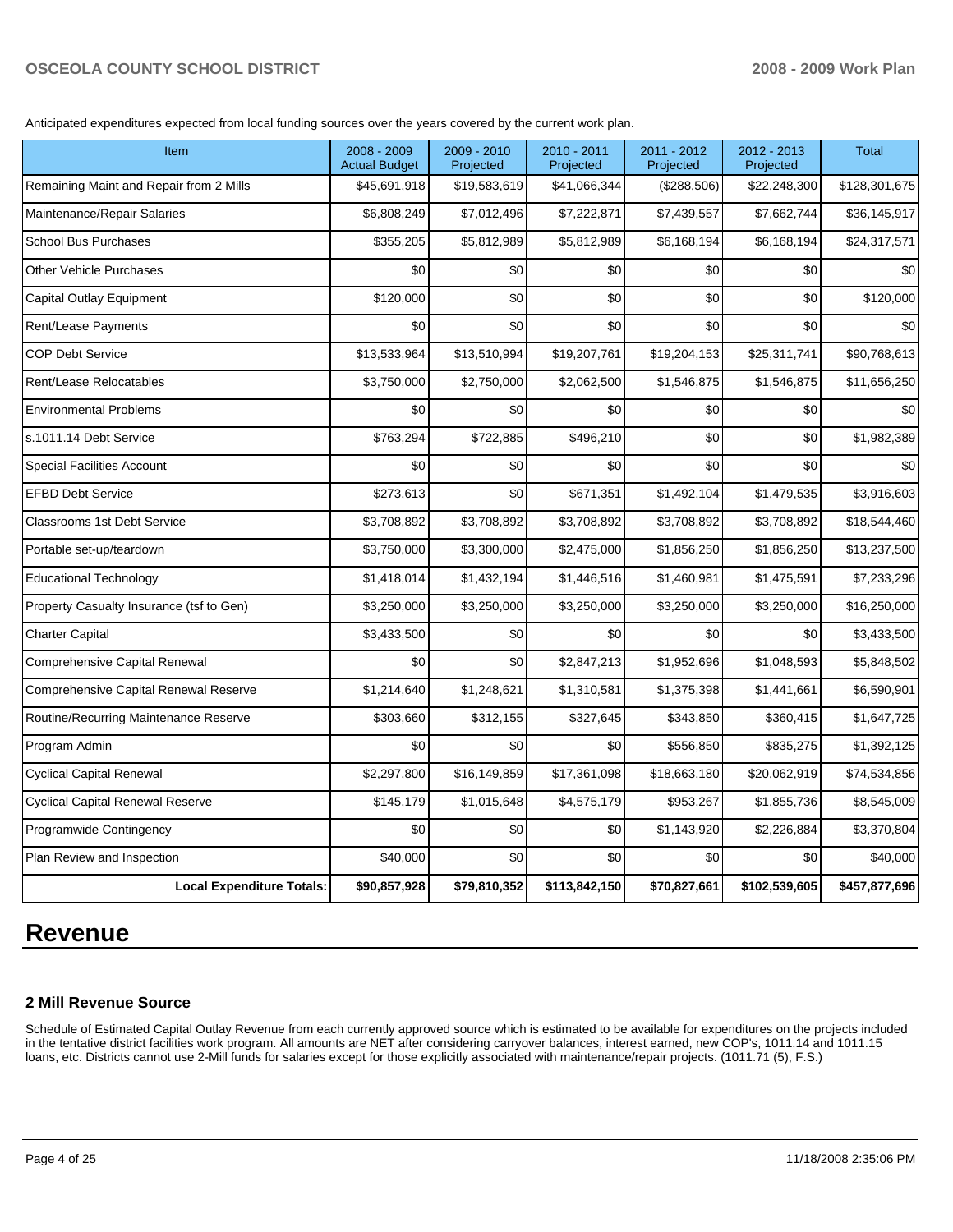| <b>Item</b>                                                                    | Fund | $2008 - 2009$<br><b>Actual Value</b> | $2009 - 2010$<br>Projected | $2010 - 2011$<br>Projected | 2011 - 2012<br>Projected | $2012 - 2013$<br>Projected | Total             |
|--------------------------------------------------------------------------------|------|--------------------------------------|----------------------------|----------------------------|--------------------------|----------------------------|-------------------|
| (1) Non-exempt property<br>assessed valuation                                  |      | \$27,034,056,543                     | \$27,574,737,446           | \$28,953,474,286           | \$30,401,148,269         | \$31,921,205,411           | \$145,884,621,955 |
| (2) The Millege projected for<br>discretionary capital outlay per<br>s.1011.71 |      | 1.75                                 | 1.75                       | 1.75                       | 1.75                     | 1.75                       |                   |
| (3) Full value of the 2-Mill<br>discretionary capital outlay per<br>s.1011.71  |      | \$44,944,119                         | \$45,843,001               | \$48,135,151               | \$50,541,909             | \$53,069,004               | \$242,533,184     |
| (4) Value of the portion of the 2-<br>Mills ACTUALLY levied                    | 370  | \$44,944,119                         | \$45,843,001               | \$48,135,151               | \$50,541,909             | \$53,069,004               | \$242,533,184     |
| $(5)$ Difference of lines $(3)$ and $(4)$                                      |      | \$0                                  | \$0                        | \$0                        | \$0                      | \$0                        | \$0               |

# **PECO Revenue Source**

The figure in the row designated "PECO Maintenance" will be subtracted from funds available for new construction because PECO maintenance dollars cannot be used for new construction.

| Item                                 | Fund             | $2008 - 2009$<br><b>Actual Budget</b> | $2009 - 2010$<br>Projected | $2010 - 2011$<br>Projected | 2011 - 2012<br>Projected | $2012 - 2013$<br>Projected | Total        |
|--------------------------------------|------------------|---------------------------------------|----------------------------|----------------------------|--------------------------|----------------------------|--------------|
| <b>IPECO New Construction</b>        | 340 <sub>l</sub> | \$9,254,770                           | \$2,061,845                | \$4.393.062                | \$4,393,062              | \$4,393,062                | \$24,495,801 |
| <b>PECO Maintenance Expenditures</b> |                  | \$1,464,616                           | \$1,281,476                | \$1,215,746                | \$1,215,746              | \$1,215,746                | \$6,393,330  |
|                                      |                  | \$10.719.386                          | \$3,343,321                | \$5,608,808                | \$5,608,808              | \$5,608,808                | \$30,889,131 |

# **CO & DS Revenue Source**

Revenue from Capital Outlay and Debt Service funds.

| <b>Item</b>                                        | Fund | $2008 - 2009$<br><b>Actual Budget</b> | $2009 - 2010$<br>Projected | $2010 - 2011$<br>Projected | $2011 - 2012$<br>Projected | $2012 - 2013$<br>Projected | Total       |
|----------------------------------------------------|------|---------------------------------------|----------------------------|----------------------------|----------------------------|----------------------------|-------------|
| ICO & DS Cash Flow-through<br><b>I</b> Distributed | 360  | \$383.524                             | \$383,524                  | \$383.524                  | \$383.524                  | \$383.524                  | \$1,917,620 |
| ICO & DS Interest on<br>Undistributed CO           | 360  | \$48.417                              | \$48.417                   | \$48.417                   | \$48.417                   | \$48,417                   | \$242.085   |
|                                                    |      | \$431,941                             | \$431.941                  | \$431.941                  | \$431.941                  | \$431.941                  | \$2,159,705 |

#### **Fair Share Revenue Source**

All legally binding commitments for proportionate fair-share mitigation for impacts on public school facilities must be included in the 5-year district work program.

Nothing reported for this section.

#### **Sales Surtax Referendum**

Specific information about any referendum for a 1-cent or ½-cent surtax referendum during the previous year.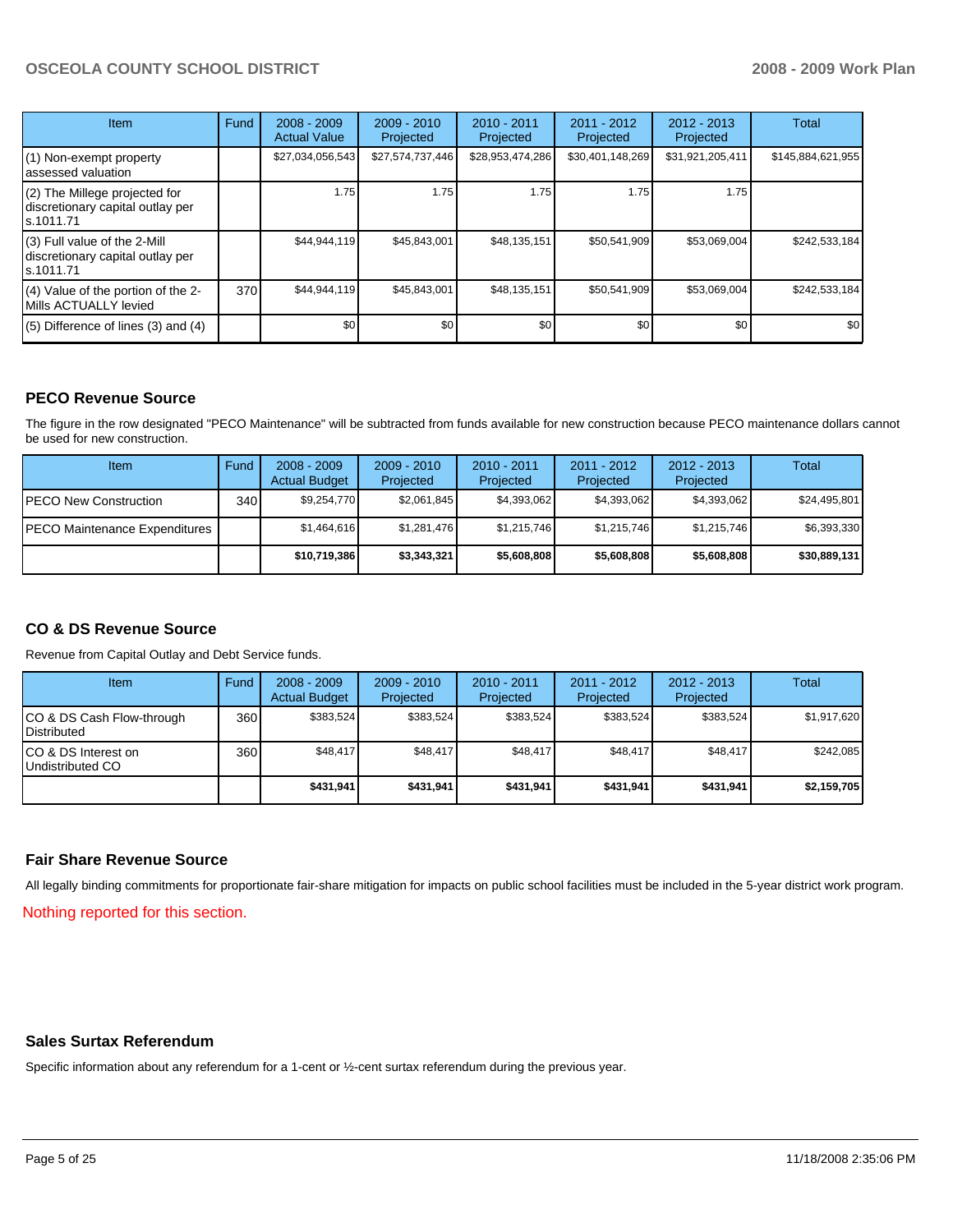#### Did the school district hold a surtax referendum during the past fiscal year 2007 - 2008?

# **Additional Revenue Source**

Any additional revenue sources

| Item                                                                                                   | 2008 - 2009<br><b>Actual Value</b> | 2009 - 2010<br>Projected | 2010 - 2011<br>Projected | 2011 - 2012<br>Projected | 2012 - 2013<br>Projected | <b>Total</b>  |
|--------------------------------------------------------------------------------------------------------|------------------------------------|--------------------------|--------------------------|--------------------------|--------------------------|---------------|
| Proceeds from a s.1011.14/15 F.S. Loans                                                                | \$0                                | \$0                      | \$0                      | \$0                      | \$0                      | \$0           |
| District Bonds - Voted local bond<br>referendum proceeds per s.9, Art VII<br><b>State Constitution</b> | \$0                                | \$0                      | \$0                      | \$0                      | \$0                      | \$0           |
| Proceeds from Special Act Bonds                                                                        | \$0                                | \$0                      | \$0                      | \$0                      | \$0                      | \$0           |
| Estimated Revenue from CO & DS Bond<br>Sale                                                            | \$31,579                           | \$182,284                | \$339,474                | \$503,527                | \$675,424                | \$1,732,288   |
| Proceeds from Voted Capital<br>Improvements millage                                                    | \$0                                | \$0                      | \$0                      | \$0                      | \$0                      | \$0           |
| Other Revenue for Other Capital Projects                                                               | \$3,433,500                        | \$0                      | \$0                      | \$0                      | \$0                      | \$3,433,500   |
| Proceeds from 1/2 cent sales surtax<br>authorized by school board                                      | \$0                                | \$0                      | \$0                      | \$0                      | \$0                      | \$0           |
| Proceeds from local governmental<br>infrastructure sales surtax                                        | \$3,487,577                        | \$4,030,682              | \$4,596,201              | \$5,188,959              | \$5,810,680              | \$23,114,099  |
| Proceeds from Certificates of<br>Participation (COP's) Sale                                            | \$0                                | \$0                      | \$70,000,000             | \$0                      | \$75,000,000             | \$145,000,000 |
| Classrooms First Bond proceeds amount<br>authorized in FY 1997-98                                      | \$0                                | \$0                      | \$0                      | \$0                      | \$0                      | \$0           |
| Classrooms for Kids                                                                                    | \$0                                | \$0                      | \$0                      | \$0                      | \$0                      | \$0           |
| <b>District Equity Recognition</b>                                                                     | \$0                                | \$0                      | \$0                      | \$0                      | \$0                      | \$0           |
| <b>Federal Grants</b>                                                                                  | \$0                                | \$0                      | \$0                      | \$0                      | \$0                      | \$0           |
| Proportionate share mitigation (actual<br>cash revenue only, not in kind donations)                    | \$0                                | \$0                      | \$0                      | \$0                      | \$0                      | \$0           |
| Impact fees received                                                                                   | \$18,500,000                       | \$19,425,000             | \$20,396,250             | \$21,416,063             | \$22,486,866             | \$102,224,179 |
| Private donations                                                                                      | \$0                                | \$0                      | \$0                      | \$0                      | \$0                      | \$0           |
| Grants from local governments or not-for-<br>profit organizations                                      | \$0                                | \$0                      | \$0                      | \$0                      | \$0                      | \$0           |
| Interest, Including Profit On Investment                                                               | \$5,344,497                        | \$1,569,234              | \$813,261                | \$944,907                | \$424,883                | \$9,096,782   |
| Revenue from Bonds pledging proceeds<br>from 1 cent or 1/2 cent Sales Surtax                           | \$0                                | \$0                      | \$0                      | \$0                      | \$0                      | \$0           |
| <b>Fund Balance Carried Forward</b>                                                                    | \$85,845,905                       | \$78,461,691             | \$40,663,063             | \$47,245,349             | \$21,244,136             | \$273,460,144 |
| <b>Obligated Fund Balance Carried Forward</b>                                                          | \$0                                | \$0                      | \$0                      | \$0                      | \$0                      | \$0           |
| <b>Special Facilities Account</b>                                                                      | \$0                                | \$0                      | \$0                      | \$0                      | \$0                      | \$0           |
| One Cent - 1/2 Cent Sales Surtax Debt<br>Service                                                       | \$0                                | \$0                      | \$0                      | \$0                      | \$0                      | \$0           |
| <b>Subtotal</b>                                                                                        | \$116,643,058                      | \$103,668,891            | \$136,808,249            | \$75,298,805             | \$125,641,989            | \$558,060,992 |

# **Total Revenue Summary**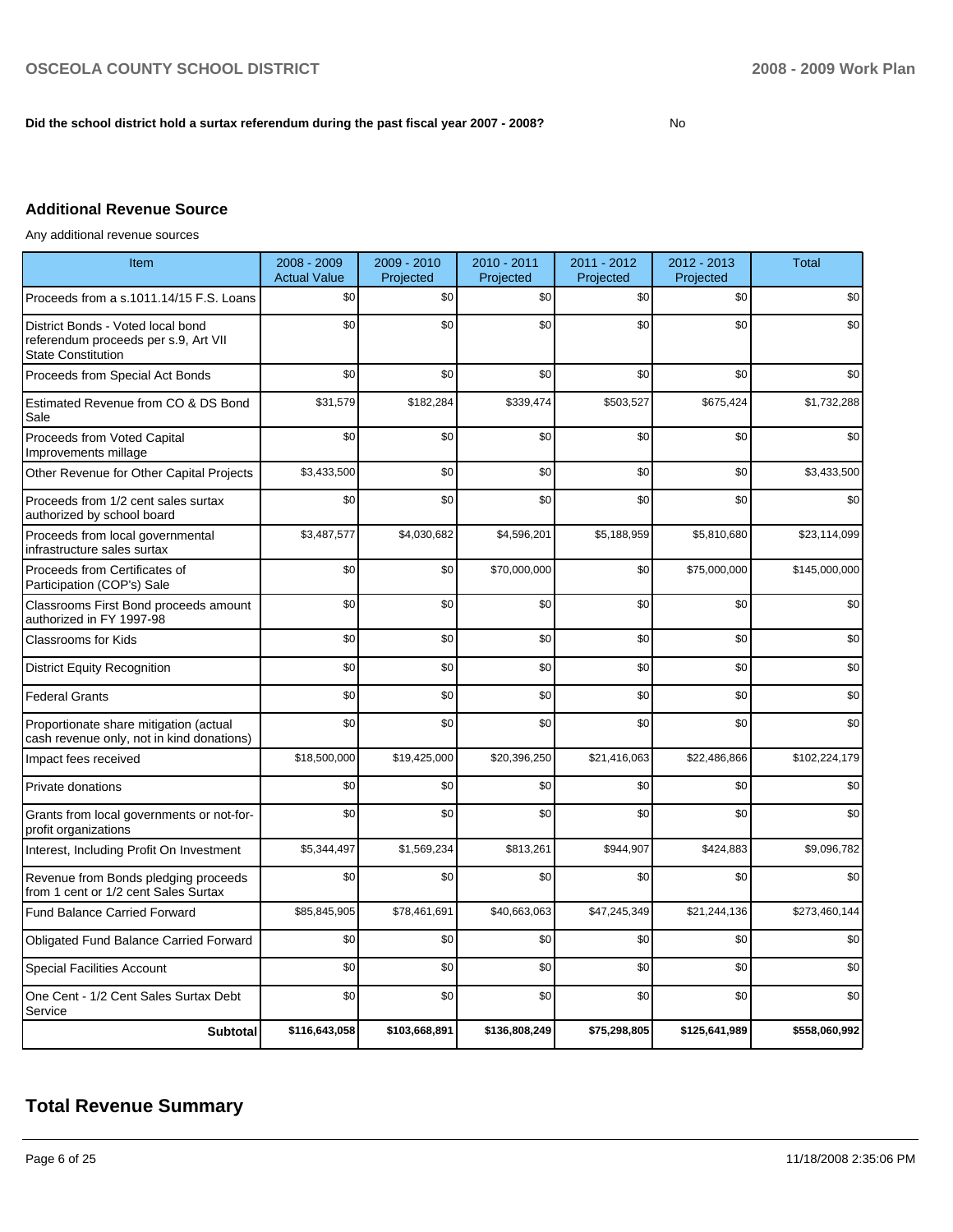| <b>Item Name</b>                                       | 2008 - 2009<br><b>Budget</b> | $2009 - 2010$<br>Projected | $2010 - 2011$<br>Projected | $2011 - 2012$<br>Projected | $2012 - 2013$<br>Projected | <b>Five Year Total</b> |
|--------------------------------------------------------|------------------------------|----------------------------|----------------------------|----------------------------|----------------------------|------------------------|
| Local Two Mill Discretionary Capital<br>Outlay Revenue | \$44,944,119                 | \$45,843,001               | \$48,135,151               | \$50,541,909               | \$53,069,004               | \$242,533,184          |
| PECO and 2 Mill Maint and Other 2 Mill<br>Expenditures | (\$90,857,928)               | (S79.810.352)              | (\$113,842,150)            | (\$70,827,661)             | (\$102,539,605)            | (\$457,877,696)        |
| PECO Maintenance Revenue                               | \$1,464,616                  | \$1,281,476                | \$1,215,746                | \$1.215.746                | \$1,215,746                | \$6,393,330            |
| <b>Available 2 Mill for New Construction</b>           | ( \$45, 913, 809]            | (\$33,967,351)             | (\$65,706,999)             | (\$20, 285, 752)           | ( \$49,470,601)            | (\$215,344,512)        |

| <b>Item Name</b>                      | $2008 - 2009$<br><b>Budget</b> | $2009 - 2010$<br>Projected | $2010 - 2011$<br>Projected | $2011 - 2012$<br>Projected | $2012 - 2013$<br>Projected | <b>Five Year Total</b> |
|---------------------------------------|--------------------------------|----------------------------|----------------------------|----------------------------|----------------------------|------------------------|
| ICO & DS Revenue                      | \$431,941                      | \$431,941                  | \$431.941                  | \$431,941                  | \$431,941                  | \$2,159,705            |
| <b>IPECO New Construction Revenue</b> | \$9,254,770                    | \$2,061,845                | \$4,393,062                | \$4,393,062                | \$4,393,062                | \$24,495,801           |
| <b>IOther/Additional Revenue</b>      | \$116,643,058                  | \$103,668,891              | \$136,808,249              | \$75,298,805               | \$125,641,989              | \$558,060,992          |
| <b>Total Additional Revenuel</b>      | \$126,329,769                  | \$106,162,677              | \$141,633,252              | \$80,123,808               | \$130,466,992              | \$584,716,498          |
| Total Available Revenue               | \$80,415,960                   | \$72.195.326               | \$75,926,253               | \$59,838,056               | \$80,996,391               | \$369,371,986          |

# **Project Schedules**

# **Capacity Project Schedules**

A schedule of capital outlay projects necessary to ensure the availability of satisfactory classrooms for the projected student enrollment in K-12 programs.

| <b>Project Description</b>                   | Location                  |                          | $2008 - 2009$ | $2009 - 2010$ | 2010 - 2011 | $2011 - 2012$ | 2012 - 2013 | <b>Total</b> | Funded  |
|----------------------------------------------|---------------------------|--------------------------|---------------|---------------|-------------|---------------|-------------|--------------|---------|
| New ES "L"<br>Poinciana @ Koa<br><b>Blvd</b> | Location not<br>specified | Planned<br>Cost:         | \$0           | \$0           | \$0         | \$0           | \$0         |              | \$0 Yes |
|                                              |                           | <b>Student Stations:</b> |               | 1,006         | $\Omega$    | $\Omega$      | $\Omega$    | 1,006        |         |
|                                              |                           | Total Classrooms:        |               | 48            | $\Omega$    | $\Omega$      | 0           | 48           |         |
|                                              |                           | Gross Sq Ft:             |               | 107,000       | $\Omega$    | $\Omega$      | 0           | 107,000      |         |
| New ES "M"<br>Narcoosee Rd                   | Location not<br>specified | Planned<br>Cost:         | \$0           | \$0           | \$0         | \$0           | \$0         |              | \$0 Yes |
|                                              |                           | <b>Student Stations:</b> | $\Omega$      | 1,006         | $\Omega$    | $\Omega$      | $\Omega$    | 1,006        |         |
|                                              | <b>Total Classrooms:</b>  |                          | $\Omega$      | 48            | $\Omega$    | $\Omega$      | $\Omega$    | 48           |         |
|                                              |                           | Gross Sq Ft:             | $\Omega$      | 107,000       | $\Omega$    | $\Omega$      | 0           | 107,000      |         |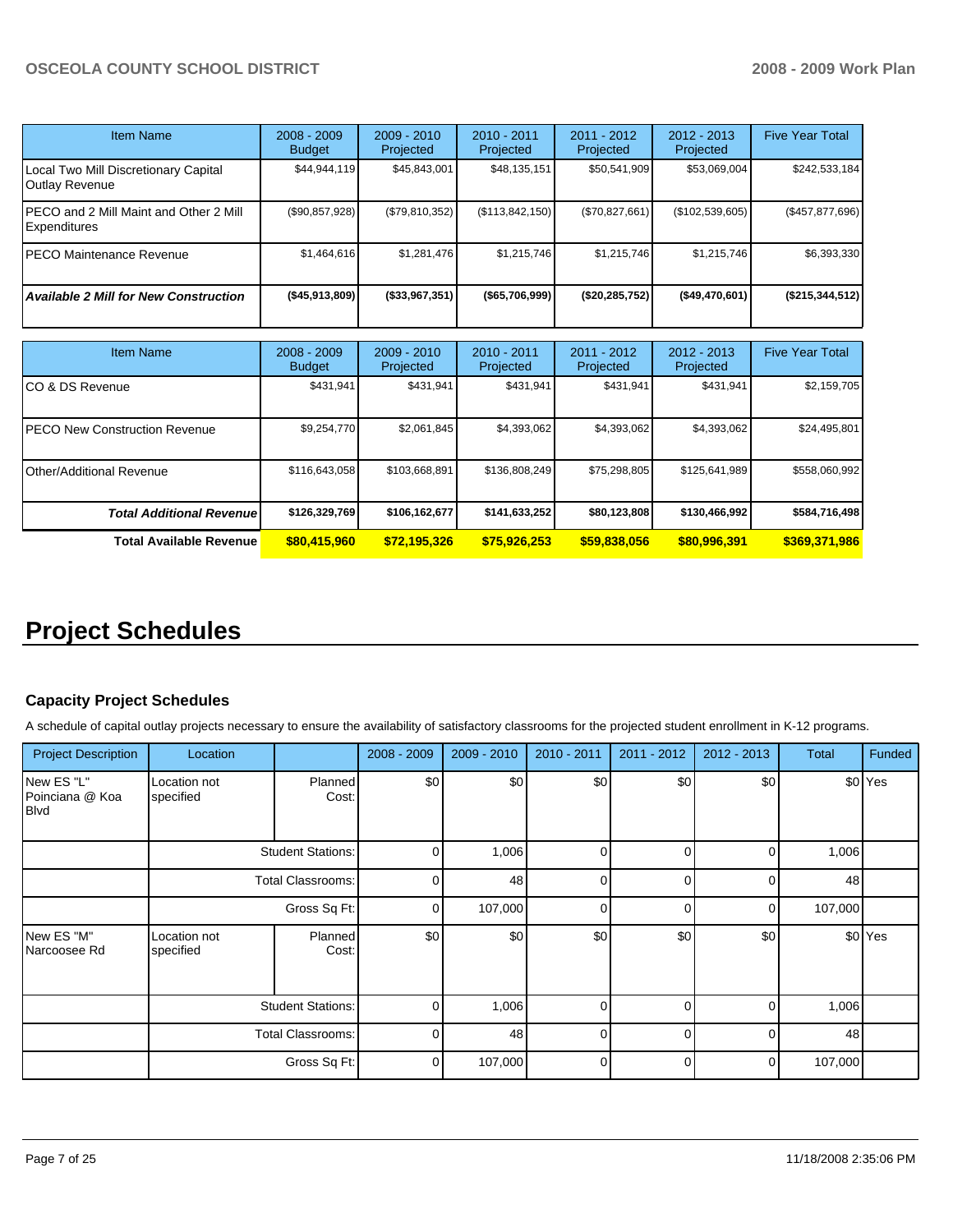| New ES "N" Boggy<br>Creek Rd                                    | Location not<br>specified | Planned<br>Cost:         | \$639,847   | \$20,158,699 | \$0          | \$0          | \$0          | \$20,798,546 Yes |         |
|-----------------------------------------------------------------|---------------------------|--------------------------|-------------|--------------|--------------|--------------|--------------|------------------|---------|
|                                                                 |                           | <b>Student Stations:</b> | $\mathbf 0$ | 0            | 1,006        | 0            | $\mathbf 0$  | 1,006            |         |
|                                                                 |                           | Total Classrooms:        | $\mathbf 0$ | 0            | 48           | $\mathbf 0$  | 0            | 48               |         |
|                                                                 |                           | Gross Sq Ft:             | $\mathbf 0$ | 0            | 107,000      | 0            | 0            | 107,000          |         |
| New ES "O" West<br>Kissimmee Area<br>Relief & Growth            | Location not<br>specified | Planned<br>Cost:         | \$639,847   | \$0          | \$20,530,903 | \$0          | \$0          | \$21,170,750 Yes |         |
|                                                                 |                           | <b>Student Stations:</b> | $\mathbf 0$ | $\mathbf 0$  | $\mathbf 0$  | 1,006        | $\mathbf 0$  | 1,006            |         |
|                                                                 |                           | Total Classrooms:        | $\mathbf 0$ | 0            | $\pmb{0}$    | 48           | $\pmb{0}$    | 48               |         |
|                                                                 |                           | Gross Sq Ft:             | $\mathbf 0$ | 0            | $\pmb{0}$    | 107,000      | $\mathbf 0$  | 107,000          |         |
| New ES "P" South<br>Poinciana Area Relief specified<br>& Growth | Location not              | Planned<br>Cost:         | \$0         | \$2,180,558  | \$0          | \$677,015    | \$21,305,062 | \$24,162,635 Yes |         |
|                                                                 |                           | <b>Student Stations:</b> | $\pmb{0}$   | 0            | $\pmb{0}$    | $\mathbf 0$  | 1,006        | 1,006            |         |
|                                                                 |                           | <b>Total Classrooms:</b> | $\mathbf 0$ | 0            | $\pmb{0}$    | 0            | 48           | 48               |         |
|                                                                 |                           | Gross Sq Ft:             |             | $\mathbf 0$  | $\pmb{0}$    | $\mathbf 0$  | 107,000      | 107,000          |         |
| New ES "Q"<br>Kissimmee-St. Coud<br>Area Relief & Growth        | Location not<br>specified | Planned<br>Cost:         | \$0         | \$2,180,558  | \$0          | \$0          | \$689,878    | \$2,870,436 Yes  |         |
|                                                                 |                           | <b>Student Stations:</b> | $\pmb{0}$   | $\mathbf 0$  | $\mathsf 0$  | $\pmb{0}$    | 1,006        | 1,006            |         |
|                                                                 |                           | Total Classrooms:        | $\mathbf 0$ | 0            | $\pmb{0}$    | 0            | 48           | 48               |         |
|                                                                 |                           | Gross Sq Ft:             | $\mathbf 0$ | $\mathbf 0$  | $\mathbf 0$  | $\mathbf 0$  | 107,000      | 107,000          |         |
| New MS "CC" (West<br>Osceola County<br>Relief)                  | Location not<br>specified | Planned<br>Cost:         | \$0         | \$0          | \$0          | \$0          | \$0          |                  | \$0 Yes |
|                                                                 |                           | <b>Student Stations:</b> | $\Omega$    | $\Omega$     | 1,500        | $\Omega$     | 0            | 1,500            |         |
|                                                                 |                           | Total Classrooms:        | 0           | 0            | 65           | 0            | 0            | 65               |         |
|                                                                 |                           | Gross Sq Ft:             | $\mathbf 0$ | 0            | 170,000      | $\mathbf 0$  | $\pmb{0}$    | 170,000          |         |
| New MS<br>"DD" (Poinciana Area specified<br>Relief)             | Location not              | Planned<br>Cost:         | \$0         | \$1,086,675  | \$0          | \$33,644,666 | \$0          | \$34,731,341 Yes |         |
|                                                                 |                           | <b>Student Stations:</b> | $\mathbf 0$ | $\mathbf 0$  | $\pmb{0}$    | $\pmb{0}$    | 1,500        | 1,500            |         |
|                                                                 |                           | <b>Total Classrooms:</b> | $\mathbf 0$ | 0            | $\pmb{0}$    | $\pmb{0}$    | 65           | 65               |         |
|                                                                 |                           | Gross Sq Ft:             | $\mathbf 0$ | 0            | $\pmb{0}$    | $\pmb{0}$    | 170,000      | 170,000          |         |
| New MS "EE" (East<br>Osceola County<br>Relief)                  | Location not<br>specified | Planned<br>Cost:         | \$0         | \$0          | \$0          | \$0          | \$1,149,800  | \$1,149,800 Yes  |         |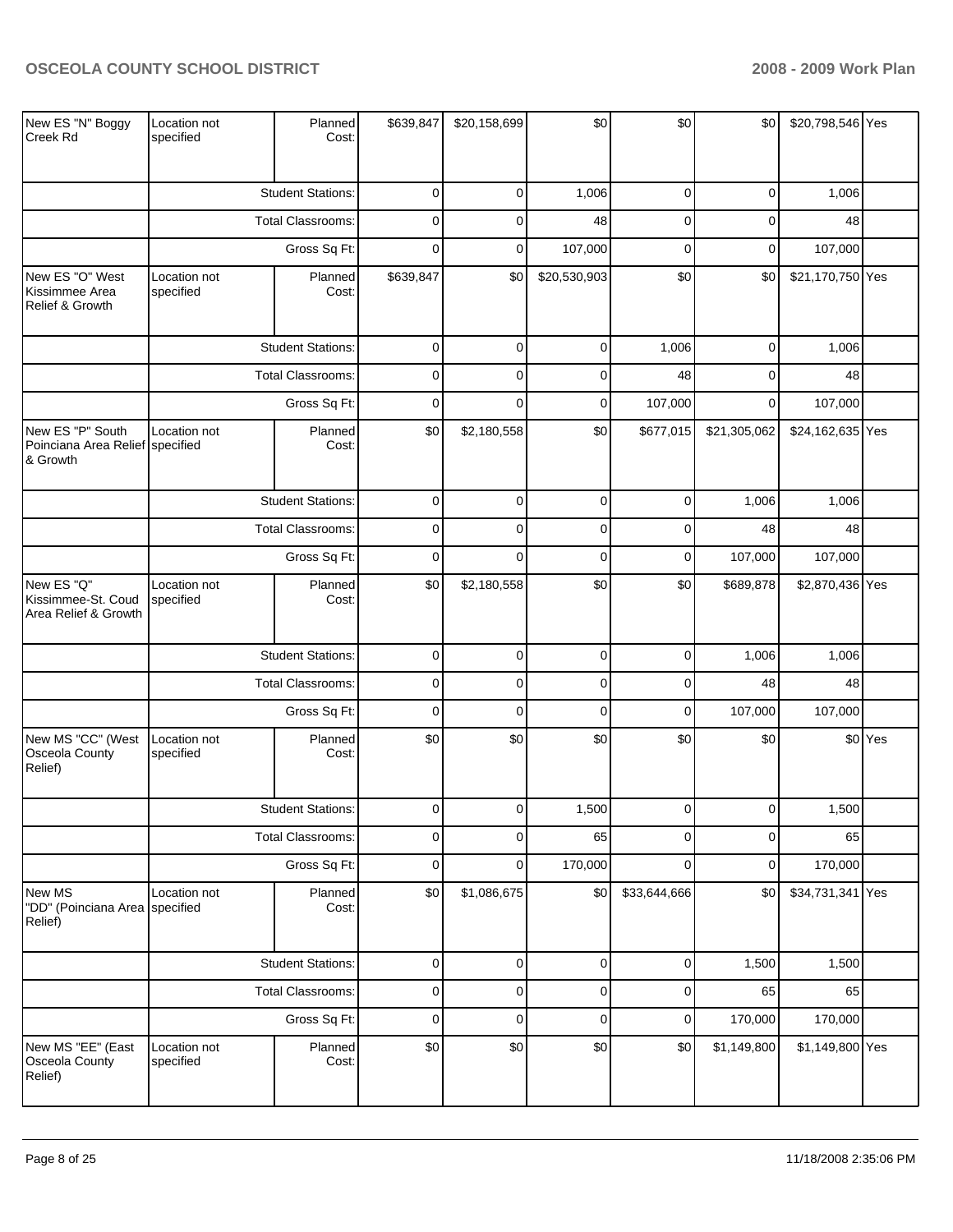|                                                              |                                                   | <b>Student Stations:</b> | $\pmb{0}$   | $\mathbf 0$ | $\pmb{0}$   | $\overline{0}$ | $\mathbf{1}$ | 1               |         |
|--------------------------------------------------------------|---------------------------------------------------|--------------------------|-------------|-------------|-------------|----------------|--------------|-----------------|---------|
|                                                              |                                                   | Total Classrooms:        | 0           | 0           | 0           | 0              | 1            | 1               |         |
|                                                              |                                                   | Gross Sq Ft:             | $\mathbf 0$ | $\Omega$    | $\mathbf 0$ | $\mathbf 0$    | 1            | 1               |         |
| New HS<br>"FFF" (Gateway/Osc<br>eola/East Osceola<br>Relief) | Location not<br>specified                         | Planned<br>Cost:         | \$0         | \$1,630,013 | \$0         | \$0            | \$0          | \$1,630,013 Yes |         |
|                                                              |                                                   | <b>Student Stations:</b> | $\mathbf 0$ | $\mathbf 0$ | $\mathbf 0$ | $\pmb{0}$      | $\mathbf{1}$ | $\mathbf{1}$    |         |
|                                                              |                                                   | Total Classrooms:        | 0           | $\mathbf 0$ | $\pmb{0}$   | 0              | $\mathbf{1}$ | 1               |         |
|                                                              |                                                   | Gross Sq Ft:             | $\mathbf 0$ | 0           | $\mathbf 0$ | $\pmb{0}$      | $\mathbf{1}$ | 1               |         |
| 24 Classroom + Core CELEBRATION<br>Addition                  | <b>SENIOR HIGH</b>                                | Planned<br>Cost:         | \$0         | \$700,000   | \$7,000,000 | \$0            | \$0          | \$7,700,000 Yes |         |
|                                                              |                                                   | <b>Student Stations:</b> | $\pmb{0}$   | 0           | $\pmb{0}$   | 350            | $\mathbf 0$  | 350             |         |
|                                                              |                                                   | Total Classrooms:        | $\mathbf 0$ | 0           | $\mathbf 0$ | 24             | 0            | 24              |         |
|                                                              |                                                   | Gross Sq Ft:             | $\mathbf 0$ | 0           | $\mathbf 0$ | 32,000         | $\pmb{0}$    | 32,000          |         |
| Addition                                                     | 24 Classroom + Core HARMONY SENIOR<br><b>HIGH</b> | Planned<br>Cost:         | \$0         | \$0         | \$800,000   | \$0            | \$0          | \$800,000 Yes   |         |
|                                                              |                                                   | <b>Student Stations:</b> | $\mathbf 0$ | $\pmb{0}$   | $\mathbf 0$ | $\pmb{0}$      | $\mathbf{1}$ | $\mathbf{1}$    |         |
|                                                              |                                                   | Total Classrooms:        | 0           | 0           | $\pmb{0}$   | $\pmb{0}$      | 1            | 1               |         |
|                                                              |                                                   | Gross Sq Ft:             | $\mathbf 0$ | $\mathbf 0$ | $\pmb{0}$   | $\mathbf 0$    | $\mathbf{1}$ | 1               |         |
| Classroom Addition +<br>Core                                 | <b>HIGHLANDS</b><br><b>ELEMENTARY</b>             | Planned<br>Cost:         | \$0         | \$0         | \$0         | \$3,922,240    | \$0          | \$3,922,240 Yes |         |
|                                                              |                                                   | <b>Student Stations:</b> | $\pmb{0}$   | $\mathbf 0$ | $\pmb{0}$   | $\overline{0}$ | 252          | 252             |         |
|                                                              |                                                   | Total Classrooms:        | 0           | 0           | $\pmb{0}$   | 0              | 14           | 14              |         |
|                                                              |                                                   | Gross Sq Ft:             | 0           | 0           | $\mathbf 0$ | 0              | 24,000       | 24,000          |         |
| Classroom Addition + MILL CREEK<br>Core                      | <b>ELEMENTARY</b>                                 | Planned<br>Cost:         | \$0         | \$1         | \$0         | \$0            | \$0          |                 | \$1 Yes |
|                                                              |                                                   | <b>Student Stations:</b> | $\pmb{0}$   | 224         | $\mathbf 0$ | $\mathbf 0$    | $\mathbf 0$  | 224             |         |
|                                                              |                                                   | Total Classrooms:        | $\mathbf 0$ | 12          | $\pmb{0}$   | $\pmb{0}$      | $\pmb{0}$    | 12              |         |
|                                                              |                                                   | Gross Sq Ft:             | $\pmb{0}$   | 28,000      | $\mathbf 0$ | $\mathbf 0$    | $\mathbf 0$  | 28,000          |         |
| Classroom Addition +<br>Core                                 | PLEASANT HILL<br><b>ELEMENTARY</b>                | Planned<br>Cost:         | \$0         | \$1         | \$0         | \$0            | \$0          |                 | \$1 Yes |
|                                                              |                                                   | <b>Student Stations:</b> | $\pmb{0}$   | 175         | $\mathbf 0$ | $\mathbf 0$    | $\mathbf 0$  | 175             |         |
|                                                              |                                                   | Total Classrooms:        | $\pmb{0}$   | 10          | $\pmb{0}$   | $\mathbf 0$    | $\mathbf 0$  | 10              |         |
|                                                              |                                                   | Gross Sq Ft:             | $\pmb{0}$   | 16,000      | $\pmb{0}$   | $\mathbf 0$    | $\pmb{0}$    | 16,000          |         |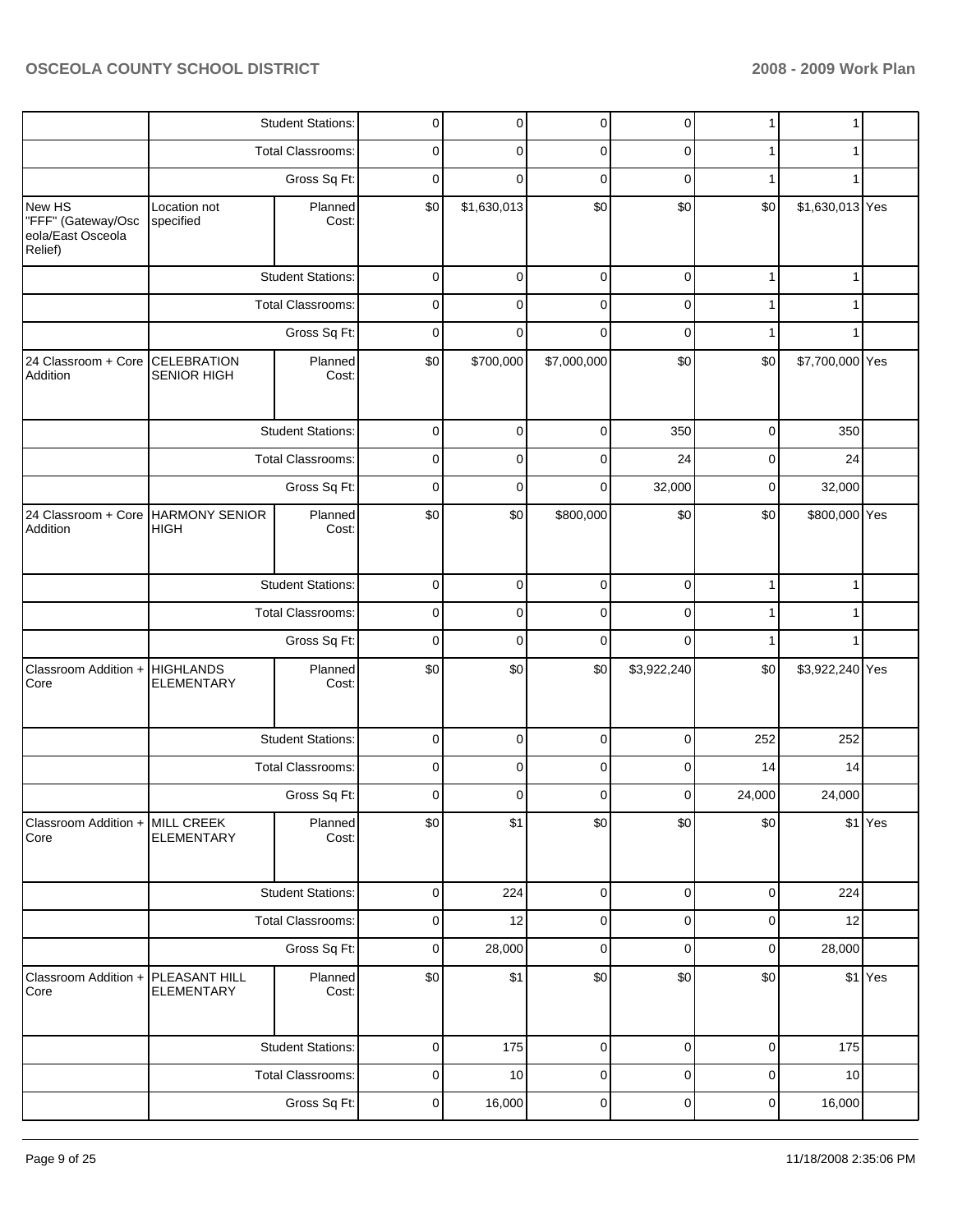| Sports Authority<br>Conversion (West<br>192 in Kissimmee) | Location not<br>specified                  | Planned<br>Cost:         | \$1       | \$0         | \$0      | \$0      | \$0         |                 | \$1 Yes |
|-----------------------------------------------------------|--------------------------------------------|--------------------------|-----------|-------------|----------|----------|-------------|-----------------|---------|
|                                                           |                                            | <b>Student Stations:</b> | 658       | ∩           | $\Omega$ | n        | O           | 658             |         |
|                                                           |                                            | <b>Total Classrooms:</b> | 52        |             | $\Omega$ |          | O           | 52              |         |
|                                                           |                                            | Gross Sq Ft:             | 68,000    | 0           | 0        | 0        | 0           | 68,000          |         |
| <b>Classroom Addition</b>                                 | <b>HICKORY TREE</b><br><b>ELEMENTARY</b>   | Planned<br>Cost:         | \$324,576 | \$3,245,760 | \$0      | \$0      | \$0         | \$3,570,336 Yes |         |
|                                                           |                                            | <b>Student Stations:</b> |           | ŋ           | 247      | 0        | 0           | 247             |         |
|                                                           |                                            | Total Classrooms:        | 0         | U           | 14       | $\Omega$ | $\Omega$    | 14              |         |
|                                                           |                                            | Gross Sq Ft:             | $\Omega$  |             | 24,000   |          | 0           | 24,000          |         |
| Comprehensive<br>renovation and<br>addition               | <b>THACKER AVENUE</b><br><b>ELEMENTARY</b> | Planned<br>Cost:         | \$0       | \$0         | \$0      | \$0      | \$1,500,000 | \$1,500,000 Yes |         |
|                                                           |                                            | <b>Student Stations:</b> |           | ∩           | $\Omega$ | ∩        |             |                 |         |
|                                                           |                                            | Total Classrooms:        | 0         | ∩           | 0        | ∩        |             |                 |         |
|                                                           |                                            | Gross Sq Ft:             | $\Omega$  | 0           | $\Omega$ | 0        |             |                 |         |

| <b>Planned Cost:</b>       | \$1,604,271 | \$31,182,265 | \$28,330,903 | \$38,243,921 |         | \$24,644,740 \$124,006,100 |
|----------------------------|-------------|--------------|--------------|--------------|---------|----------------------------|
| <b>Student Stations:</b>   | 658         | 2,411        | 2,753        | 1,356        | 3,768   | 10,946                     |
| <b>Total Classrooms: I</b> | 52          | 118          | 127          | 72 I         | 179     | 548 l                      |
| Gross Sq Ft:               | 68,000      | 258,000      | 301,000      | 139,000      | 408.004 | 1.174.004                  |

# **Other Project Schedules**

Major renovations, remodeling, and additions of capital outlay projects that do not add capacity to schools.

| <b>Project Description</b>                                     | Location               | $2008 - 2009$<br><b>Actual Budget</b> | $2009 - 2010$<br>Projected | 2010 - 2011<br>Projected | $2011 - 2012$<br>Projected | $2012 - 2013$<br>Projected | Total                              | Funded |
|----------------------------------------------------------------|------------------------|---------------------------------------|----------------------------|--------------------------|----------------------------|----------------------------|------------------------------------|--------|
| Project Management                                             | Location not specified | \$350,000                             | \$350,000                  | \$350,000                | \$350,000                  | \$350,000                  | \$1,750,000 Yes                    |        |
| Previous Funded/Carry<br>Forward for Multiple Year<br>Projects | Location not specified | \$78.461.689                          | \$40.663.061               | \$47,245,350             | \$21.244.135               |                            | \$56,001,651   \$243,615,886   Yes |        |
|                                                                |                        | \$78,811,689                          | \$41,013,061               | \$47,595,350             | \$21,594,135               |                            | \$56,351,651   \$245,365,886       |        |

# **Additional Project Schedules**

Any projects that are not identified in the last approved educational plant survey.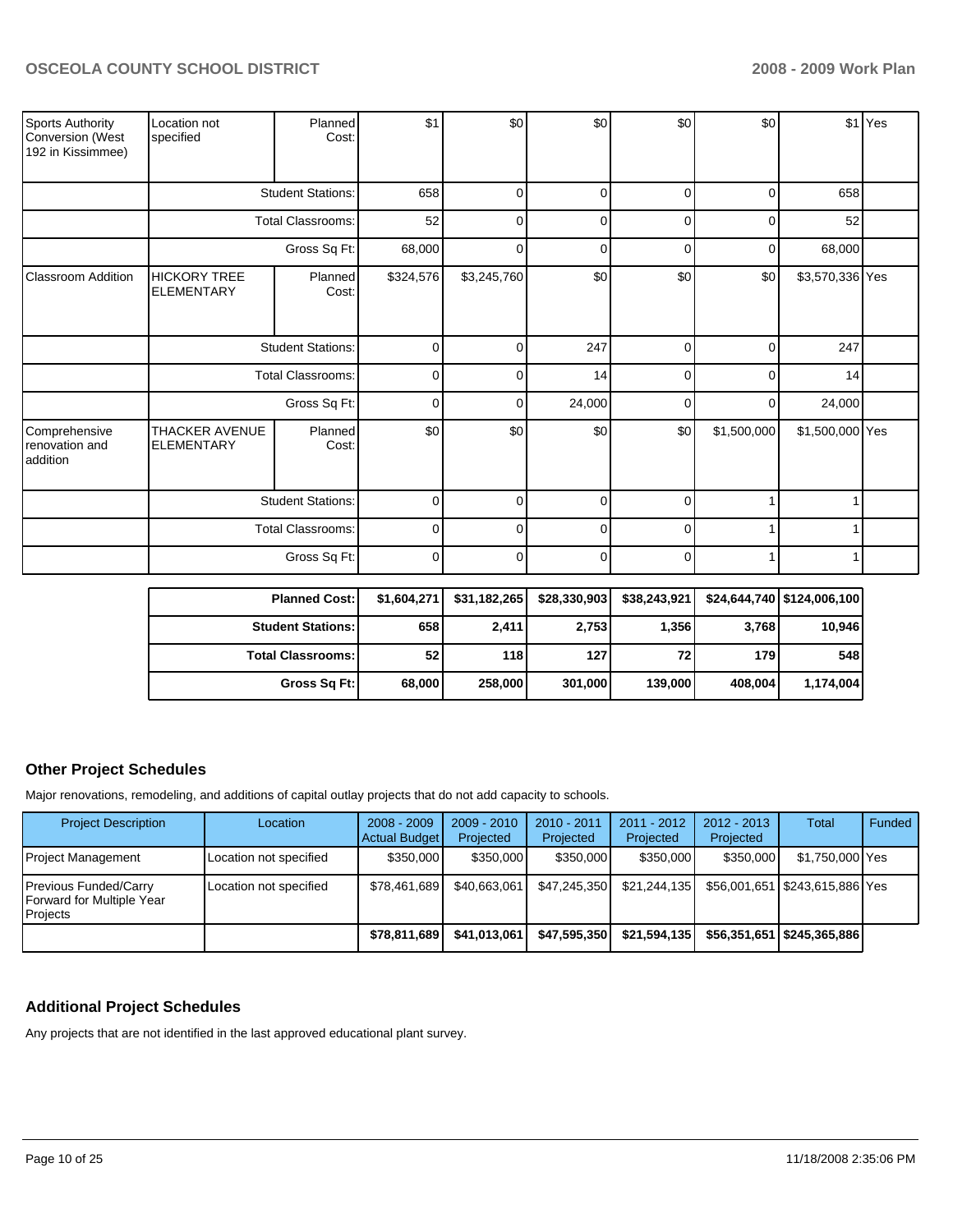Nothing reported for this section.

### **Non Funded Growth Management Project Schedules**

Schedule indicating which projects, due to planned development, that CANNOT be funded from current revenues projected over the next five years.

Nothing reported for this section.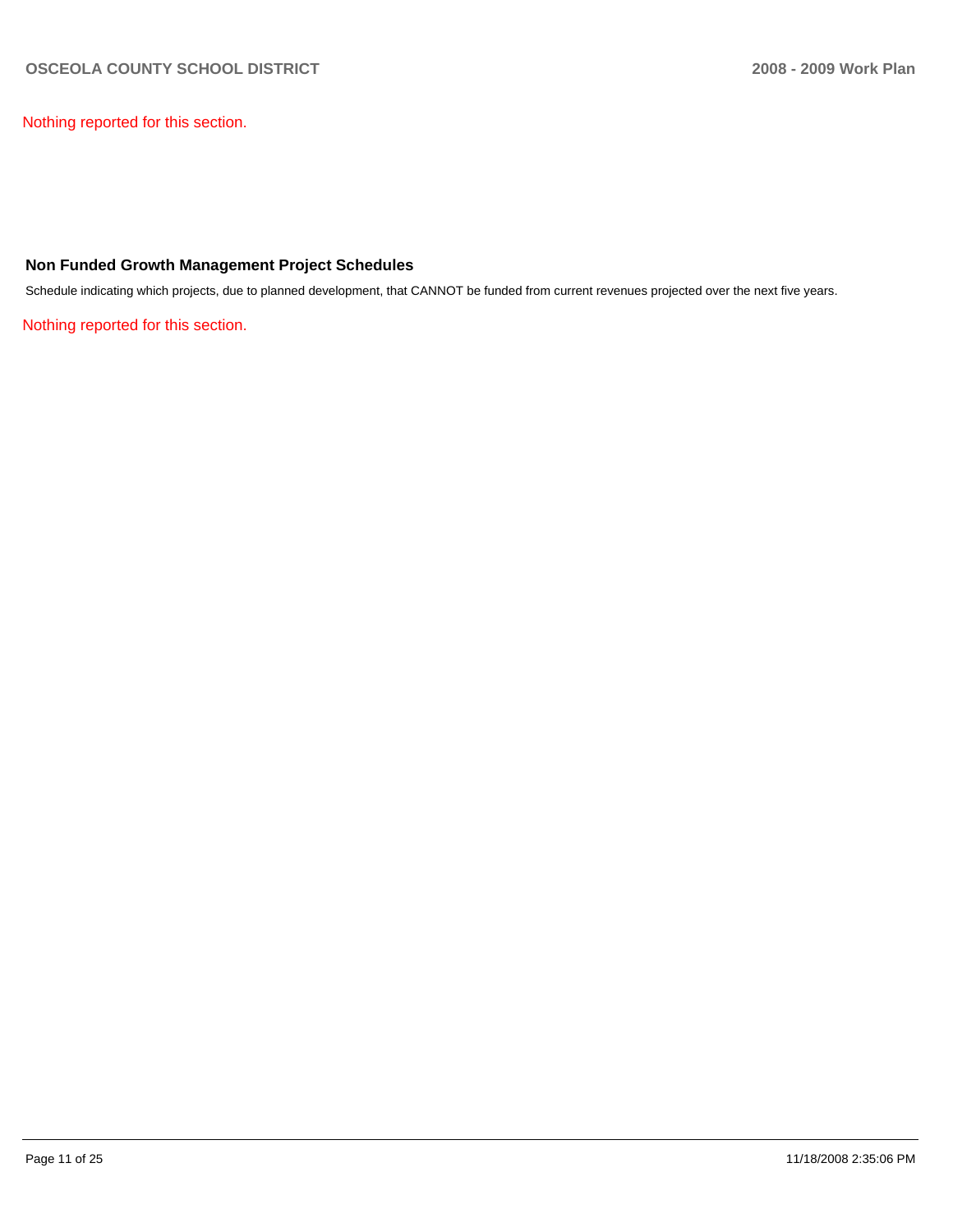# **Capacity Tracking**

| Location                                   | $2008 -$<br>2009 Satis.<br>Stu. Sta. | Actual<br>$2008 -$<br><b>2009 FISH</b><br>Capacity | Actual<br>$2007 -$<br>2008<br><b>COFTE</b> | # Class<br>Rooms | Actual<br>Average<br>$2008 -$<br>2009 Class<br><b>Size</b> | Actual<br>$2008 -$<br>2009<br><b>Utilization</b> | <b>New</b><br>Stu.<br>Capacity | <b>New</b><br>Rooms to<br>be<br>Added/Re<br>moved | Projected<br>$2012 -$<br>2013<br><b>COFTE</b> | Projected<br>$2012 -$<br>2013<br><b>Utilization</b> | Projected<br>$2012 -$<br>2013 Class<br><b>Size</b> |
|--------------------------------------------|--------------------------------------|----------------------------------------------------|--------------------------------------------|------------------|------------------------------------------------------------|--------------------------------------------------|--------------------------------|---------------------------------------------------|-----------------------------------------------|-----------------------------------------------------|----------------------------------------------------|
| <b>CENTRAL AVENUE</b><br><b>ELEMENTARY</b> | 837                                  | 837                                                | 806                                        | 44               | 18                                                         | 96.00 %                                          | 0                              | 0                                                 | 866                                           | 103.00 %                                            | 20                                                 |
| <b>HIGHLANDS</b><br><b>ELEMENTARY</b>      | 910                                  | 910                                                | 794                                        | 49               | 16                                                         | 87.00 %                                          | 36                             | $\overline{2}$                                    | 965                                           | 102.00 %                                            | 19                                                 |
| <b>OSCEOLA SENIOR HIGH</b>                 | 2,801                                | 2,661                                              | 2,292                                      | 113              | 20                                                         | 86.00 %                                          | 0                              | $\overline{0}$                                    | 2,329                                         | 88.00 %                                             | 21                                                 |
| DENN JOHN MIDDLE                           | 1,438                                | 1,294                                              | 1,083                                      | 64               | 17                                                         | 84.00 %                                          | 0                              | $\Omega$                                          | 1,267                                         | 98.00 %                                             | 20                                                 |
| <b>THACKER AVENUE</b><br><b>ELEMENTARY</b> | 920                                  | 920                                                | 642                                        | 49               | 13                                                         | 70.00 %                                          | 0                              | $\Omega$                                          | 764                                           | 83.00 %                                             | 16                                                 |
| <b>ROSS E JEFFRIES</b><br>ELEMENTARY       | 406                                  | $\Omega$                                           | $\Omega$                                   | 24               | $\Omega$                                                   | 0.00%                                            | $\Omega$                       | $\Omega$                                          | $\mathbf 0$                                   | 0.00%                                               | $\mathbf 0$                                        |
| ST CLOUD SENIOR<br>HIGH                    | 2,259                                | 2,146                                              | 1,720                                      | 95               | 18                                                         | 80.00 %                                          | 0                              | $\mathbf 0$                                       | 1,815                                         | 85.00 %                                             | 19                                                 |
| MICHIGAN AVENUE<br><b>ELEMENTARY</b>       | 835                                  | 835                                                | 950                                        | 44               | 22                                                         | 114.00 %                                         | $\Omega$                       | $\Omega$                                          | 875                                           | 105.00 %                                            | 20                                                 |
| SAINT CLOUD MIDDLE                         | 1,876                                | 1,688                                              | 1,216                                      | 80               | 15                                                         | 72.00 %                                          | 0                              | $\Omega$                                          | 1,252                                         | 74.00 %                                             | 16                                                 |
| <b>REEDY CREEK</b><br><b>ELEMENTARY</b>    | 1,435                                | 1,435                                              | 1,138                                      | 75               | 15                                                         | 79.00 %                                          | $\Omega$                       | $\Omega$                                          | 999                                           | 70.00%                                              | 13                                                 |
| <b>NEPTUNE MIDDLE</b>                      | 1,901                                | 1,711                                              | 1,473                                      | 82               | 18                                                         | 86.00 %                                          | $\Omega$                       | $\mathbf{0}$                                      | 1,374                                         | 80.00 %                                             | 17                                                 |
| <b>VENTURA ELEMENTARY</b>                  | 1,350                                | 1,350                                              | 1,120                                      | 70               | 16                                                         | 83.00 %                                          | $\Omega$                       | $\Omega$                                          | 1,359                                         | 101.00 %                                            | 19                                                 |
| <b>BOGGY CREEK</b><br><b>ELEMENTARY</b>    | 1,061                                | 1,061                                              | 740                                        | 56               | 13                                                         | 70.00 %                                          | $\Omega$                       | $\mathbf{0}$                                      | 891                                           | 84.00 %                                             | 16                                                 |
| <b>HICKORY TREE</b><br><b>ELEMENTARY</b>   | 841                                  | 841                                                | 899                                        | 44               | 20                                                         | 107.00 %                                         | $\Omega$                       | $\mathbf 0$                                       | 827                                           | 98.00 %                                             | 19                                                 |
| <b>GATEWAY SENIOR</b><br>HIGH              | 2,525                                | 2,399                                              | 2,314                                      | 104              | 22                                                         | 96.00 %                                          | $\Omega$                       | $\Omega$                                          | 2,267                                         | 94.00 %                                             | 22                                                 |
| <b>MILL CREEK</b><br><b>ELEMENTARY</b>     | 1,235                                | 1,235                                              | 1,045                                      | 60               | 17                                                         | 85.00 %                                          | 0                              | $\Omega$                                          | 1,332                                         | 108.00 %                                            | 22                                                 |
| LAKEVIEW<br><b>ELEMENTARY</b>              | 943                                  | 943                                                | 725                                        | 50               | 15                                                         | 77.00 %                                          | $\Omega$                       | $\Omega$                                          | 911                                           | 97.00 %                                             | 18                                                 |
| PLEASANT HILL<br>ELEMENTARY                | 1,093                                | 1,093                                              | 991                                        | 59               | 17                                                         | 91.00 %                                          | $\Omega$                       | $\Omega$                                          | 1,125                                         | 103.00 %                                            | 19                                                 |
| PARKWAY MIDDLE                             | 1,107                                | 996                                                | 886                                        | 53               | 17                                                         | 89.00 %                                          | 0                              | $\Omega$                                          | 1,051                                         | 106.00%                                             | 20                                                 |
| <b>DEERWOOD</b><br><b>ELEMENTARY</b>       | 1,288                                | 1,288                                              | 1,079                                      | 69               | 16                                                         | 84.00 %                                          | $\overline{0}$                 | 0                                                 | 1,040                                         | 81.00%                                              | 15                                                 |
| POINCIANA SENIOR<br>HIGH                   | 1,901                                | 1,806                                              | 1,427                                      | 80               | 18                                                         | 79.00 %                                          | $\overline{0}$                 | 0                                                 | 1,615                                         | 89.00 %                                             | 20                                                 |
| <b>CYPRESS ELEMENTARY</b>                  | 874                                  | 874                                                | 815                                        | 46               | 18                                                         | 93.00 %                                          | $\overline{0}$                 | 0                                                 | 970                                           | 111.00 %                                            | 21                                                 |
| Special Programs                           | 176                                  | 0                                                  | $\overline{0}$                             | 9                | $\overline{0}$                                             | 0.00 %                                           | $\overline{0}$                 | 0                                                 | $\overline{0}$                                | 0.00%                                               | $\mathbf 0$                                        |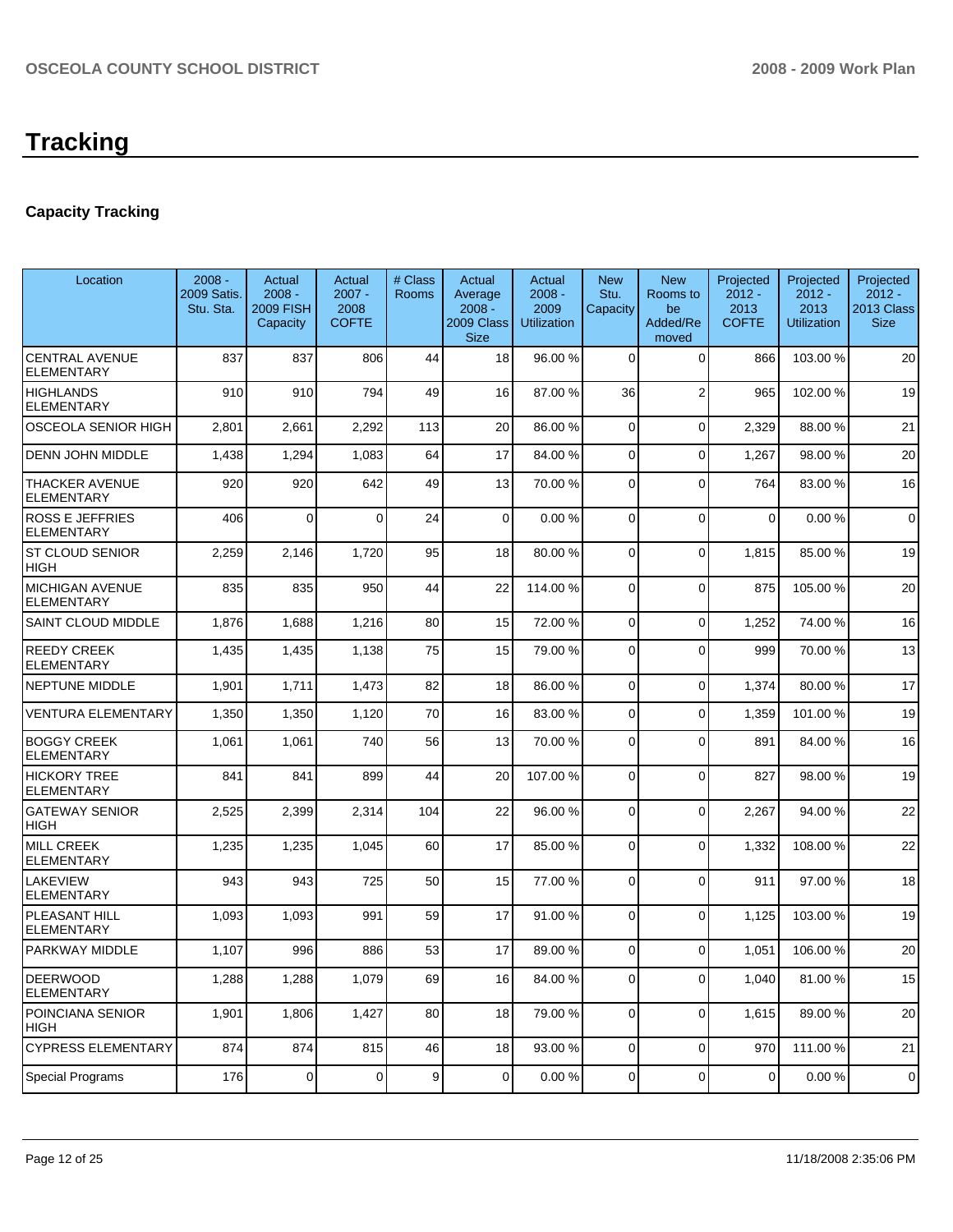| TECHNICAL EDUCATION<br><b>CENTER</b>                              | 1,052  | 894            | 678            | 48    | 14             | 76.00 %   | $\Omega$       | $\mathbf 0$  | 700         | 78.00 %   | 15             |
|-------------------------------------------------------------------|--------|----------------|----------------|-------|----------------|-----------|----------------|--------------|-------------|-----------|----------------|
| <b>HORIZON MIDDLE</b>                                             | 1,986  | 1,787          | 1,553          | 86    | 18             | 87.00 %   | $\Omega$       | $\mathbf 0$  | 1,258       | 70.00 %   | 15             |
| <b>KISSIMMEE MIDDLE</b>                                           | 1,468  | 1,321          | 1,106          | 64    | 17             | 84.00 %   | $\Omega$       | $\mathbf 0$  | 1,223       | 93.00 %   | 19             |
| <b>ADULT LEARNING</b><br><b>CENTER OSCEOLA</b>                    | 390    | 0              | $\Omega$       | 17    | $\Omega$       | 0.00%     | $\Omega$       | $\Omega$     | 390         | 0.00%     | 23             |
| <b>CELEBRATION SCHOOL</b>                                         | 1,749  | 1,574          | 1,339          | 80    | 17             | 85.00 %   | $\Omega$       | $\mathbf 0$  | 1,503       | 95.00 %   | 19             |
| <b>NARCOOSSEE</b><br><b>COMMUNITY SCHOOL</b>                      | 2,410  | 2,169          | 1,738          | 102   | 17             | 80.00 %   | $\Omega$       | 0            | 1,152       | 53.00 %   | 11             |
| <b>DISCOVERY</b><br><b>INTERMEDIATE</b>                           | 1,905  | 1,715          | 1,596          | 77    | 21             | 93.00 %   | $\Omega$       | 0            | 1,758       | 103.00 %  | 23             |
| KISSIMMEE<br><b>ELEMENTARY</b>                                    | 852    | 852            | 1,025          | 45    | 23             | 120.00 %  | $\Omega$       | $\mathbf 0$  | 902         | 106.00 %  | 20             |
| <b>NEW BEGINNINGS</b><br><b>EDUCATIONAL</b><br><b>COMPLEX OLD</b> | 527    | 527            | 362            | 40    | 9              | 69.00 %   | $\Omega$       | $\Omega$     | $\mathbf 0$ | 0.00%     | $\overline{0}$ |
| <b>POINCIANA</b><br><b>ELEMENTARY</b>                             | 1,396  | 1,396          | 1,017          | 71    | 14             | 73.00 %   | $\Omega$       | $\Omega$     | 1,006       | 72.00 %   | 14             |
| <b>CELEBRATION SENIOR</b><br><b>HIGH</b>                          | 1,921  | 1,825          | 1,696          | 80    | 21             | 93.00 %   | $\Omega$       | 0            | 1,726       | 95.00 %   | 22             |
| PARTIN SETTLEMENT<br><b>ELEMENTARY</b>                            | 1,086  | 1,086          | 963            | 57    | 17             | 89.00 %   | $\mathbf 0$    | $\Omega$     | 1,061       | 98.00 %   | 19             |
| THE OSCEOLA COUNTY<br><b>SCHOOL FOR THE ARTS</b>                  | 980    | 882            | 677            | 41    | 17             | 77.00 %   | 0              | 0            | 757         | 86.00 %   | 18             |
| <b>HARMONY SENIOR</b><br><b>HIGH</b>                              | 2,213  | 2,102          | 1,857          | 92    | 20             | 88.00 %   | $\Omega$       | $\mathbf 0$  | 2,024       | 96.00 %   | 22             |
| <b>SUNRISE ELEMENTARY</b>                                         | 1,156  | 1,156          | 896            | 62    | 14             | 78.00 %   | $\Omega$       | 0            | 1,005       | 87.00 %   | 16             |
| <b>CHESTNUT</b><br><b>ELEMENTARY</b>                              | 1,292  | 1,292          | 1,084          | 67    | 16             | 84.00 %   | 0              | $\Omega$     | 903         | 70.00 %   | 13             |
| <b>SAINT CLOUD</b><br><b>ELEMENTARY</b>                           | 1,120  | 1,120          | 990            | 60    | 16             | 88.00 %   | 0              | $\mathbf 0$  | 973         | 87.00 %   | 16             |
| <b>OSCEOLA EDUCATION</b><br><b>CENTER</b>                         | 1,007  | 1,007          | 732            | 49    | 15             | 73.00 %   | $\Omega$       | $\mathbf 0$  | $\mathbf 0$ | 0.00%     | $\overline{0}$ |
| <b>LIBERTY HIGH SCHOOL</b>                                        | 2,459  | $\mathbf 0$    | 2,019          | 109   | 19             | 0.00%     | $\overline{0}$ | 0            | 2,216       | 0.00%     | 20             |
| Neptune Elementary                                                | 1,182  | $\overline{0}$ | 707            | 65    | 11             | 0.00%     | $\overline{0}$ | $\mathbf 0$  | 1,135       | 0.00%     | 17             |
| Elementary "K"                                                    | 1,149  | 0              | 379            | 64    | 6              | 0.00%     | $\Omega$       | $\Omega$     | 946         | 0.00%     | 15             |
| Elementary "J" - Harmony                                          | 1,006  | $\overline{0}$ | $\overline{0}$ | 56    | $\circ$        | $0.00 \%$ | $\circ$        | 0            | 909         | $0.00 \%$ | 16             |
| New Beginnings<br><b>Educational Complex</b><br><b>NEW</b>        | 894    | 0              | $\Omega$       | 43    | $\overline{0}$ | $0.00 \%$ | $\overline{0}$ | 0            | 381         | 0.00%     | $9$            |
| Elementary "M"                                                    | 994    | $\mathbf 0$    | $\overline{0}$ | 55    | 0              | 0.00%     | $\mathbf{0}$   | $\mathbf 0$  | 727         | $0.00 \%$ | 13             |
| Elementary L                                                      | 982    | 0              | $\overline{0}$ | 55    | $\overline{0}$ | 0.00%     | $\overline{0}$ | 0            | 887         | 0.00%     | 16             |
| Middle School "CC"                                                | 1,149  | $\overline{0}$ | $\Omega$       | 58    | $\overline{0}$ | 0.00%     | 0              | 0            | 1,404       | 0.00 %    | 24             |
|                                                                   | 64,337 | 51,028         | 46,570         | 3,062 | 15             | 91.26%    | 36             | $\mathbf{2}$ | 52,840      | 103.48%   | 17             |

The COFTE Projected Total (52,840) for 2012 - 2013 must match the Official Forecasted COFTE Total (53,921 ) for 2012 - 2013 before this section can be completed. In the event that the COFTE Projected Total does not match the Official forecasted COFTE, then the Balanced Projected COFTE Table should be used to balance COFTE.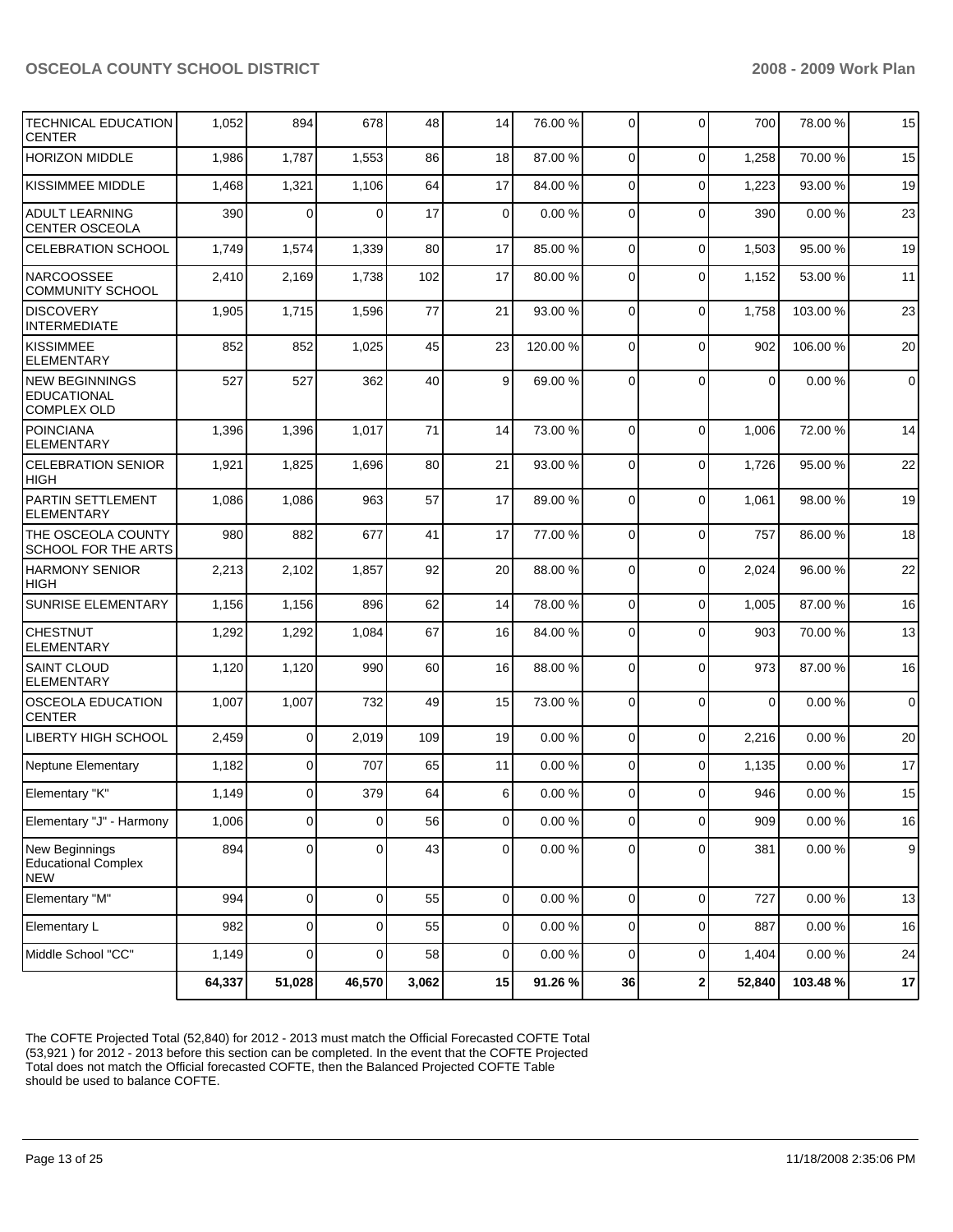| Projected COFTE for 2012 - 2013 |        |  |  |  |  |  |
|---------------------------------|--------|--|--|--|--|--|
| Elementary (PK-3)               | 18,171 |  |  |  |  |  |
| Middle (4-8)                    | 19,970 |  |  |  |  |  |
| High (9-12)                     | 15,781 |  |  |  |  |  |
|                                 | 53,921 |  |  |  |  |  |

| <b>Grade Level Type</b> | <b>Balanced Projected</b><br>COFTE for 2012 - 2013 |
|-------------------------|----------------------------------------------------|
| Elementary (PK-3)       |                                                    |
| Middle (4-8)            | 443                                                |
| High (9-12)             | 639                                                |
|                         | 53,922                                             |

### **Relocatable Replacement**

Number of relocatable classrooms clearly identified and scheduled for replacement in the school board adopted financially feasible 5-year district work program.

| Location                          | 2008 - 2009 | 2009 - 2010    | 2010 - 2011    | 2011 - 2012 | $2012 - 2013$ | Year 5 Total    |
|-----------------------------------|-------------|----------------|----------------|-------------|---------------|-----------------|
| <b>CENTRAL AVENUE ELEMENTARY</b>  | $\mathbf 0$ | $\overline{4}$ | $\overline{2}$ | 0           | $\Omega$      | $6 \mid$        |
| HIGHLANDS ELEMENTARY              | $\mathbf 0$ | $\overline{4}$ | 12             | 0           | 0             | 16              |
| <b>OSCEOLA SENIOR HIGH</b>        | 3           | $\overline{7}$ | 23             | 7           | $\Omega$      | 40              |
| <b>DENN JOHN MIDDLE</b>           | $\Omega$    | 3              | 3              | $\Omega$    | $\Omega$      | $6 \,$          |
| THACKER AVENUE ELEMENTARY         | 4           | $\Omega$       | 5              | $\mathbf 0$ | $\Omega$      | $\overline{9}$  |
| <b>ST CLOUD SENIOR HIGH</b>       | $\Omega$    | $\Omega$       | $\Omega$       | 17          | $\Omega$      | 17              |
| MICHIGAN AVENUE ELEMENTARY        | 0           | $\mathbf 0$    | $\Omega$       | $\mathbf 0$ | 7             | $\overline{7}$  |
| <b>SAINT CLOUD MIDDLE</b>         | $\mathbf 0$ | $\Omega$       | Δ              | 4           | $\Omega$      | 8               |
| REEDY CREEK ELEMENTARY            | 3           | 18             | $\Omega$       | 4           | $\Omega$      | 25              |
| <b>NEPTUNE MIDDLE</b>             | 0           | Δ              | $\Omega$       | 0           | 11            | 15              |
| <b>VENTURA ELEMENTARY</b>         | 3           | $\Omega$       | 0              | 3           | $\mathbf 0$   | $6 \,$          |
| <b>BOGGY CREEK ELEMENTARY</b>     | 0           | $\mathbf 0$    | 0              | 4           | 4             | $\bf 8$         |
| HICKORY TREE ELEMENTARY           | $\mathbf 0$ | $\Omega$       | 3              | 0           | $\Omega$      | $\overline{3}$  |
| <b>GATEWAY SENIOR HIGH</b>        | $\Omega$    | $\Omega$       | 10             | 0           | 15            | 25              |
| MILL CREEK ELEMENTARY             | $\mathbf 0$ | 22             | 10             | 3           | 0             | 35              |
| <b>LAKEVIEW ELEMENTARY</b>        | $\Omega$    | $\Omega$       | 4              | 5           | $\Omega$      | $\overline{9}$  |
| PLEASANT HILL ELEMENTARY          | $\mathbf 0$ | 19             | $\Omega$       | $\mathbf 0$ | 0             | 19              |
| <b>PARKWAY MIDDLE</b>             | $\mathbf 0$ | $\Omega$       | $\Omega$       | $\Omega$    | 3             | 3 <sup>1</sup>  |
| <b>DEERWOOD ELEMENTARY</b>        | $\Omega$    | 10             | $\Omega$       | $\Omega$    | $\Omega$      | 10 <sup>1</sup> |
| <b>CYPRESS ELEMENTARY</b>         | 0           | $\Omega$       | 3              | 0           | 0             | 3 <sup>1</sup>  |
| <b>TECHNICAL EDUCATION CENTER</b> | $\mathbf 0$ | $\Omega$       | 6              | 4           | $\mathbf 0$   | 10              |
| HORIZON MIDDLE                    | $\mathbf 0$ | 24             | $\Omega$       | 10          | $\mathbf 0$   | 34              |
| KISSIMMEE MIDDLE                  | $\mathbf 0$ | $\overline{4}$ | $\overline{2}$ | 4           | $\Omega$      | 10              |
| ADULT LEARNING CENTER OSCEOLA     | $\Omega$    | 22             | $\Omega$       | $\Omega$    | $\Omega$      | 22              |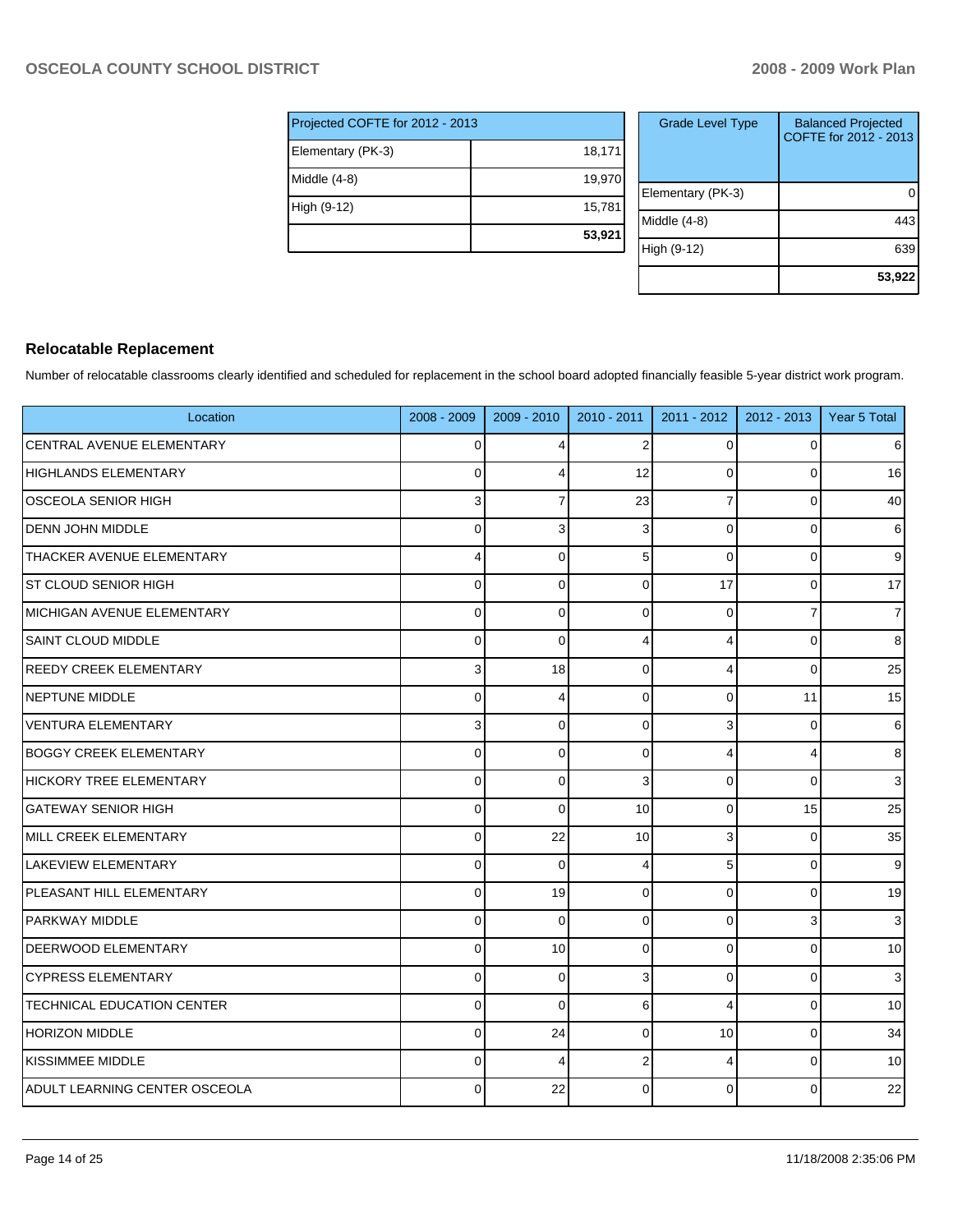| INARCOOSSEE COMMUNITY SCHOOL            |          | 46  |     |              |    | 46  |
|-----------------------------------------|----------|-----|-----|--------------|----|-----|
| IDISCOVERY INTERMEDIATE                 |          |     |     |              | 19 | 23  |
| KISSIMMEE ELEMENTARY                    |          | 0   |     |              |    | 5   |
| INEW BEGINNINGS EDUCATIONAL COMPLEX OLD |          | 9   |     |              |    | 15  |
| POINCIANA ELEMENTARY                    |          | 10  |     |              |    | 10  |
| PARTIN SETTLEMENT ELEMENTARY            |          | 8   |     | <sup>n</sup> |    | 16  |
| IHARMONY SENIOR HIGH                    |          | O   |     |              |    | 10  |
| ISUNRISE ELEMENTARY                     |          | 3   |     |              |    | 5   |
| <b>ICHESTNUT ELEMENTARY</b>             |          | 6   |     | $\Omega$     |    | 9   |
| ISAINT CLOUD ELEMENTARY                 | $\Omega$ | 0   |     |              |    | 2   |
| <b>Total Relocatable Replacements:</b>  | 13       | 227 | 107 | 73           | 67 | 487 |

# **Charter Schools Tracking**

Information regarding the use of charter schools.

| Location-Type                                  | # Relocatable<br>units or<br>permanent<br>classrooms | Owner                          | <b>Year Started or</b><br>Scheduled | <b>Student</b><br><b>Stations</b> | <b>Students</b><br>Enrolled | Years in<br>Contract | <b>Total Charter</b><br><b>Students</b><br>projected for<br>2012 - 2013 |
|------------------------------------------------|------------------------------------------------------|--------------------------------|-------------------------------------|-----------------------------------|-----------------------------|----------------------|-------------------------------------------------------------------------|
| l New Dimensions HS                            |                                                      | 18 OTHER                       | 1998                                | 341                               | 341                         | 23                   | 306                                                                     |
| Kissimmee Charter Academy                      |                                                      | 31 COUNTY<br><b>GOVERNMENT</b> | 2000                                | 752                               | 751                         | 15                   | 752                                                                     |
| Four Corners Charter School                    |                                                      | 49 OTHER                       | 2000                                | 960                               | 960                         | 11                   | 828                                                                     |
| P.M. Wells Charter Academy                     |                                                      | 29 OTHER                       | 2001                                | 750                               | 736                         | 11                   | 750                                                                     |
| UCP Child Development Center<br>Charter School |                                                      | 7 <b>JOTHER</b>                | 2001                                | 60                                | 47                          | 18                   | 60                                                                      |
| Canoe Creek Charter Academy                    |                                                      | 35 <b>OTHER</b>                | 2002                                | 489                               | 489                         | 10                   | 485                                                                     |
| Bellalago Charter Academy                      |                                                      | 83 OTHER                       | 2004                                | 1.396                             | 1,396                       | 8                    | 1,330                                                                   |
|                                                | 252                                                  |                                |                                     | 4,748                             | 4,720                       |                      | 4,511                                                                   |

### **Special Purpose Classrooms Tracking**

The number of classrooms that will be used for certain special purposes in the current year, by facility and type of classroom, that the district will, 1), not use for educational purposes, and 2), the co-teaching classrooms that are not open plan classrooms and will be used for educational purposes.

| School                            | School Type                          | $\parallel$ # of Elementary $\parallel$ # of Middle 4-8 $\parallel$<br><b>I K-3 Classrooms L</b> | <b>Classrooms</b> | $\#$ of High 9-12<br><b>Classrooms</b> | # of $ESE$<br>Classrooms | # of Combo<br><b>Classrooms</b> | Total<br><b>Classrooms</b> |
|-----------------------------------|--------------------------------------|--------------------------------------------------------------------------------------------------|-------------------|----------------------------------------|--------------------------|---------------------------------|----------------------------|
| <b>ROSS E JEFFRIES ELEMENTARY</b> | Educational                          | 33                                                                                               |                   |                                        |                          |                                 | 33                         |
|                                   | <b>Total Educational Classrooms:</b> | 33 <sub>1</sub>                                                                                  |                   |                                        |                          |                                 | 33                         |

| School | School Type                          | $\parallel$ # of Elementary $\parallel$ # of Middle 4-8 $\parallel$ # of High 9-12<br><b>IK-3 Classrooms I</b> | <b>Classrooms</b> | <b>Classrooms</b> | $#$ of ESE<br><b>Classrooms</b> | # of Combo<br><b>Classrooms</b> | Total<br><b>Classrooms</b> |
|--------|--------------------------------------|----------------------------------------------------------------------------------------------------------------|-------------------|-------------------|---------------------------------|---------------------------------|----------------------------|
|        | <b>Total Co-Teaching Classrooms:</b> |                                                                                                                |                   |                   |                                 | 01                              | 0                          |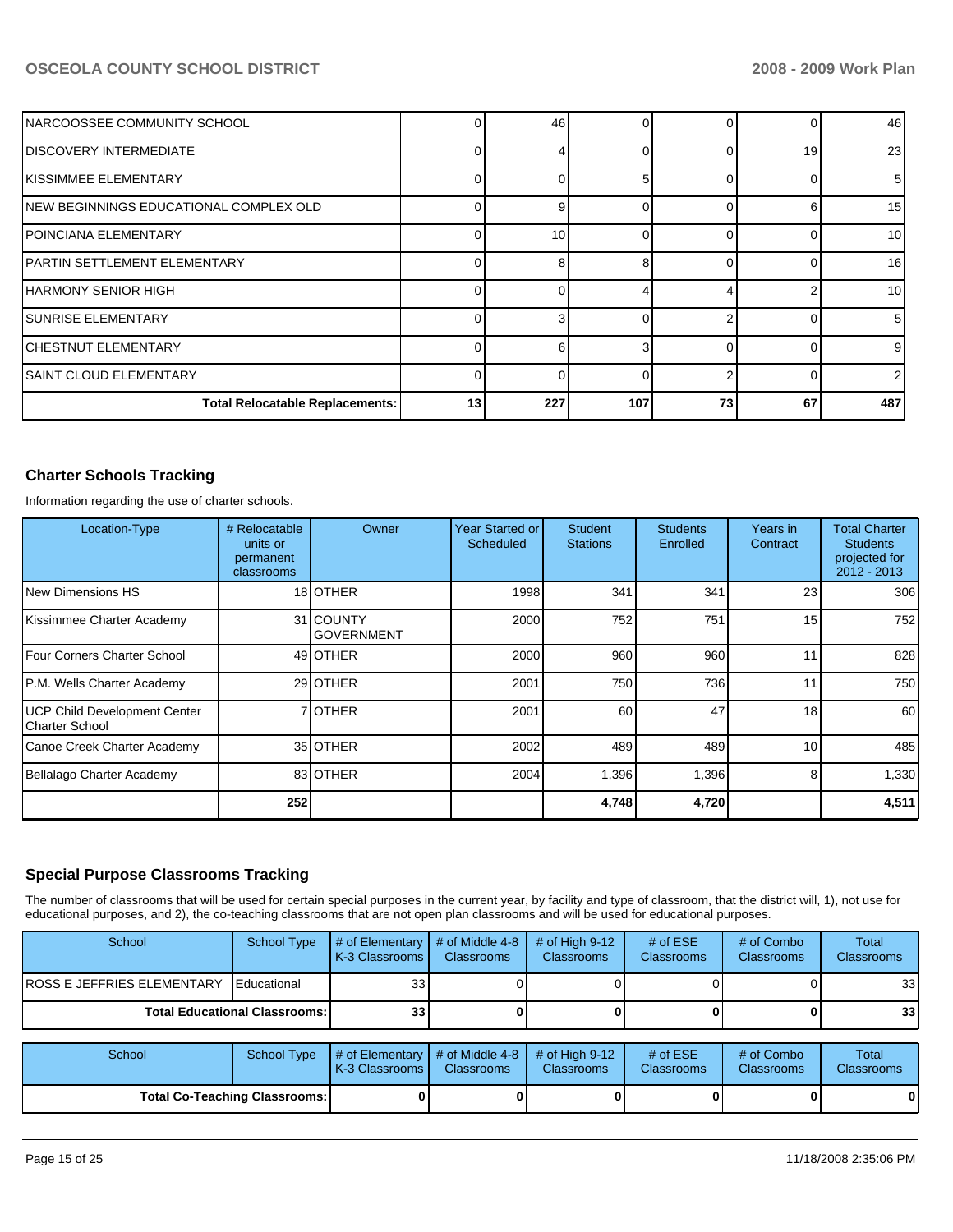#### **Infrastructure Tracking**

#### **Necessary offsite infrastructure requirements resulting from expansions or new schools. This section should include infrastructure information related to capacity project schedules and other project schedules (Section 4).**

Infrastructure improvements shall be identified on a project by project basis pursuant to the 2008 Inter-local Agreement and pursuant to proportional cost sharing provisions as stipulated in statute.Off-site and on-site public infrastructure improvements to road access, traffic control devices, sanitary and storm sewer systems, and other related items necessary to serve public schools; as follows:

**Proposed location of planned facilities, whether those locations are consistent with the comprehensive plans of all affected local governments, and recommendations for infrastructure and other improvements to land adjacent to existing facilities. Provisions of 1013.33(12), (13) and (14) and 1013.36 must be addressed for new facilities planned within the 1st three years of the plan (Section 5).** 

New ES "L" New ES "M"�� New ES "N"�� New ES "O" New ES "P" New MS "CC" New MS "DD"

**Consistent with Comp Plan?** Yes

#### **Net New Classrooms**

The number of classrooms, by grade level and type of construction, that were added during the last fiscal year.

| List the net new classrooms added in the 2007 - 2008 fiscal year.                                                                                       |                              |                          | year.                          |                      | List the net new classrooms to be added in the 2008 - 2009 fiscal      |                            |                                |                        |
|---------------------------------------------------------------------------------------------------------------------------------------------------------|------------------------------|--------------------------|--------------------------------|----------------------|------------------------------------------------------------------------|----------------------------|--------------------------------|------------------------|
| "Classrooms" is defined as capacity carrying classrooms that are added to increase<br>capacity to enable the district to meet the Class Size Amendment. |                              |                          |                                |                      | Totals for fiscal year 2008 - 2009 should match totals in Section 15A. |                            |                                |                        |
| Location                                                                                                                                                | $2007 - 2008$ #<br>Permanent | 2007 - 2008 #<br>Modular | $2007 - 2008$ #<br>Relocatable | 2007 - 2008<br>Total | $2008 - 2009$ #<br><b>Permanent</b>                                    | $2008 - 2009$ #<br>Modular | $2008 - 2009$ #<br>Relocatable | $2008 - 2009$<br>Total |
| Elementary (PK-3)                                                                                                                                       | 117                          |                          |                                | 117                  |                                                                        |                            |                                |                        |
| Middle (4-8)                                                                                                                                            |                              |                          |                                |                      |                                                                        |                            |                                |                        |
| High (9-12)                                                                                                                                             | 105                          |                          |                                | 105                  | 52                                                                     |                            |                                | 52                     |
|                                                                                                                                                         | 222                          |                          |                                | 222                  | 52                                                                     |                            |                                | 52 <sub>1</sub>        |

#### **Relocatable Student Stations**

Number of students that will be educated in relocatable units, by school, in the current year, and the projected number of students for each of the years in the workplan.

| <b>Site</b>                  | $2008 - 2009$ | $2009 - 2010$ | $2010 - 2011$ | $2011 - 2012$ | 2012 - 2013 | 5 Year Average  |
|------------------------------|---------------|---------------|---------------|---------------|-------------|-----------------|
| ISAINT CLOUD ELEMENTARY      | 10 I          | 10            | 36            |               |             | 11 <sub>1</sub> |
| POINCIANA SENIOR HIGH        | 25            |               |               |               |             | 5               |
| <b>CYPRESS ELEMENTARY</b>    | 66            | 66            | 12            |               | 12          | 34              |
| Special Programs             | 108           |               |               |               |             | 22              |
| <b>I</b> GATEWAY SENIOR HIGH | 640           | 640           | 561           |               |             | 368             |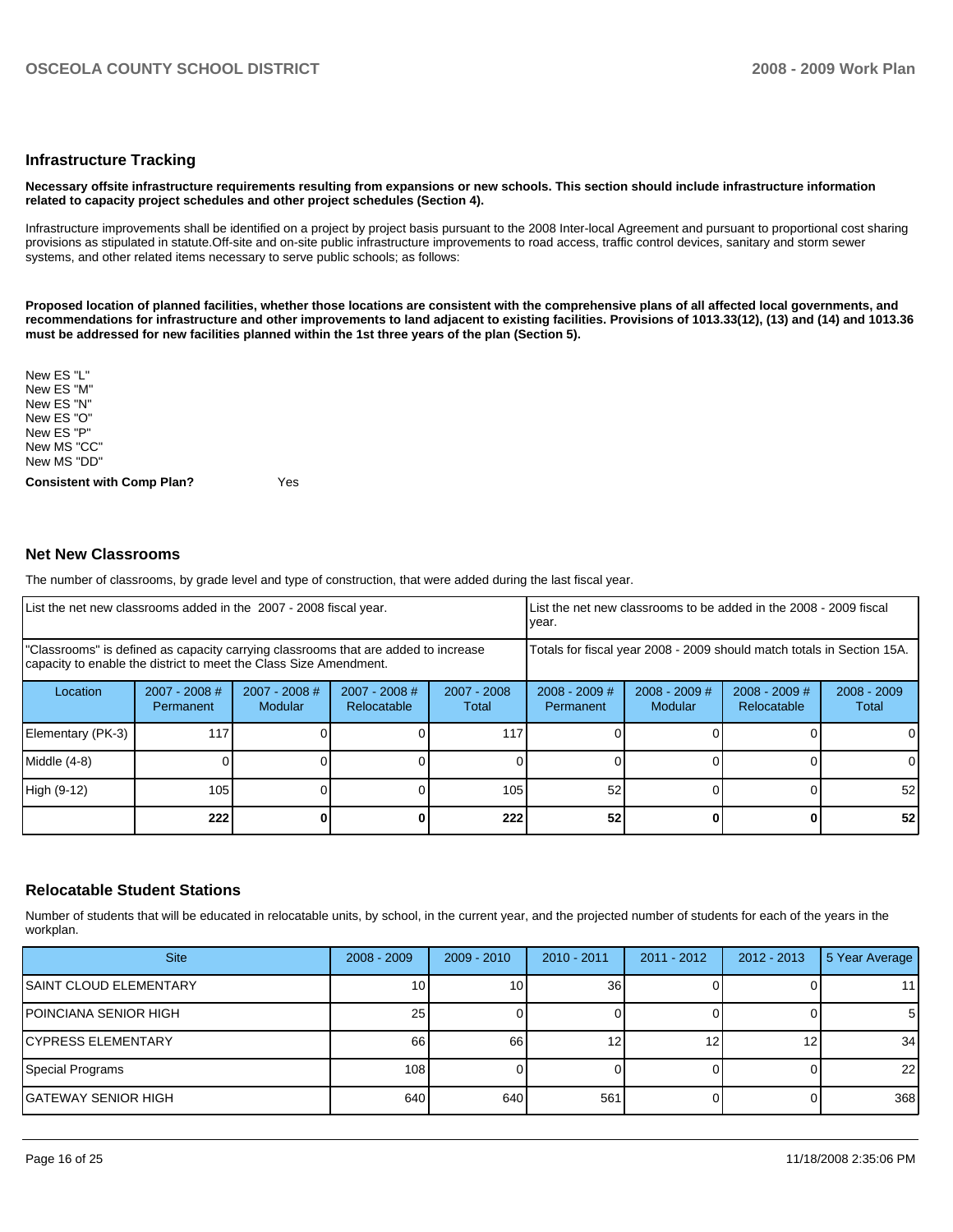| MILL CREEK ELEMENTARY                  | 377      | 295         | 35       | $\overline{0}$ | 0           | 141            |
|----------------------------------------|----------|-------------|----------|----------------|-------------|----------------|
| <b>LAKEVIEW ELEMENTARY</b>             | 158      | 158         | 86       | 0              | 0           | 80             |
| PLEASANT HILL ELEMENTARY               | 311      | 0           | 0        | 0              | $\mathbf 0$ | 62             |
| <b>PARKWAY MIDDLE</b>                  | 66       | 66          | 66       | 66             | 0           | 53             |
| <b>DEERWOOD ELEMENTARY</b>             | 236      | 56          | 56       | 56             | 56          | 92             |
| <b>SAINT CLOUD MIDDLE</b>              | 256      | 256         | 168      | 80             | 80          | 168            |
| <b>REEDY CREEK ELEMENTARY</b>          | 433      | 109         | 109      | 37             | 37          | 145            |
| <b>NEPTUNE MIDDLE</b>                  | 374      | 286         | 286      | 286            | 144         | 275            |
| <b>VENTURA ELEMENTARY</b>              | 222      | 168         | 168      | 114            | 114         | 157            |
| <b>BOGGY CREEK ELEMENTARY</b>          | 178      | 178         | 178      | 106            | 34          | 135            |
| <b>HICKORY TREE ELEMENTARY</b>         | 131      | 131         | 77       | 77             | 77          | 99             |
| <b>OSCEOLA SENIOR HIGH</b>             | 899      | 724         | 149      | 0              | 0           | 354            |
| <b>DENN JOHN MIDDLE</b>                | 154      | 88          | 22       | 22             | 22          | 62             |
| THACKER AVENUE ELEMENTARY              | 273      | 201         | 201      | 111            | 111         | 179            |
| <b>ROSS E JEFFRIES ELEMENTARY</b>      | 0        | 0           | 0        | 0              | 0           | 0              |
| <b>ST CLOUD SENIOR HIGH</b>            | 337      | 337         | 337      | 0              | 0           | 202            |
| MICHIGAN AVENUE ELEMENTARY             | 108      | 108         | 108      | 108            | $\mathbf 0$ | 86             |
| Elementary "J" - Harmony               | 0        | 0           | 0        | 0              | $\mathbf 0$ | 0              |
| OSCEOLA EDUCATION CENTER               | 0        | $\mathbf 0$ | 0        | 0              | 0           | 0              |
| <b>LIBERTY HIGH SCHOOL</b>             | $\Omega$ | 0           | $\Omega$ | 0              | 0           | $\mathbf 0$    |
| PARTIN SETTLEMENT ELEMENTARY           | 312      | 168         | 24       | 24             | 24          | 110            |
| CENTRAL AVENUE ELEMENTARY              | 108      | 36          | $\Omega$ | 0              | 0           | 29             |
| <b>HIGHLANDS ELEMENTARY</b>            | 266      | 194         | 194      | 0              | $\Omega$    | 131            |
| THE OSCEOLA COUNTY SCHOOL FOR THE ARTS | 110      | 110         | 110      | 110            | 110         | 110            |
| <b>HARMONY SENIOR HIGH</b>             | 250      | 250         | 100      | 0              | $\Omega$    | 120            |
| <b>SUNRISE ELEMENTARY</b>              | 46       | 0           | 0        | $\overline{0}$ | $\mathbf 0$ | 9              |
| CHESTNUT ELEMENTARY                    | 182      | 74          | 20       | 20             | 20          | 63             |
| Neptune Elementary                     | 0        | 0           | 0        | 0              | 0           | $\overline{0}$ |
| Elementary "K"                         | 0        | 0           | 0        | 0              | 0           | $\overline{0}$ |
| DISCOVERY INTERMEDIATE                 | 478      | 390         | 390      | 390            | 60          | 342            |
| KISSIMMEE ELEMENTARY                   | 0        | 0           | 0        | 0              | 0           | $\overline{0}$ |
| NEW BEGINNINGS EDUCATIONAL COMPLEX OLD | 117      | 0           | $\Omega$ | 0              | 0           | 23             |
| POINCIANA ELEMENTARY                   | 418      | 238         | 238      | 238            | 238         | 274            |
| CELEBRATION SENIOR HIGH                | 0        | 0           | 0        | 0              | 0           | $\overline{0}$ |
| TECHNICAL EDUCATION CENTER             | 347      | 347         | 187      | 87             | 87          | 211            |
| HORIZON MIDDLE                         | 630      | 102         | 102      | $\overline{0}$ | 0           | 167            |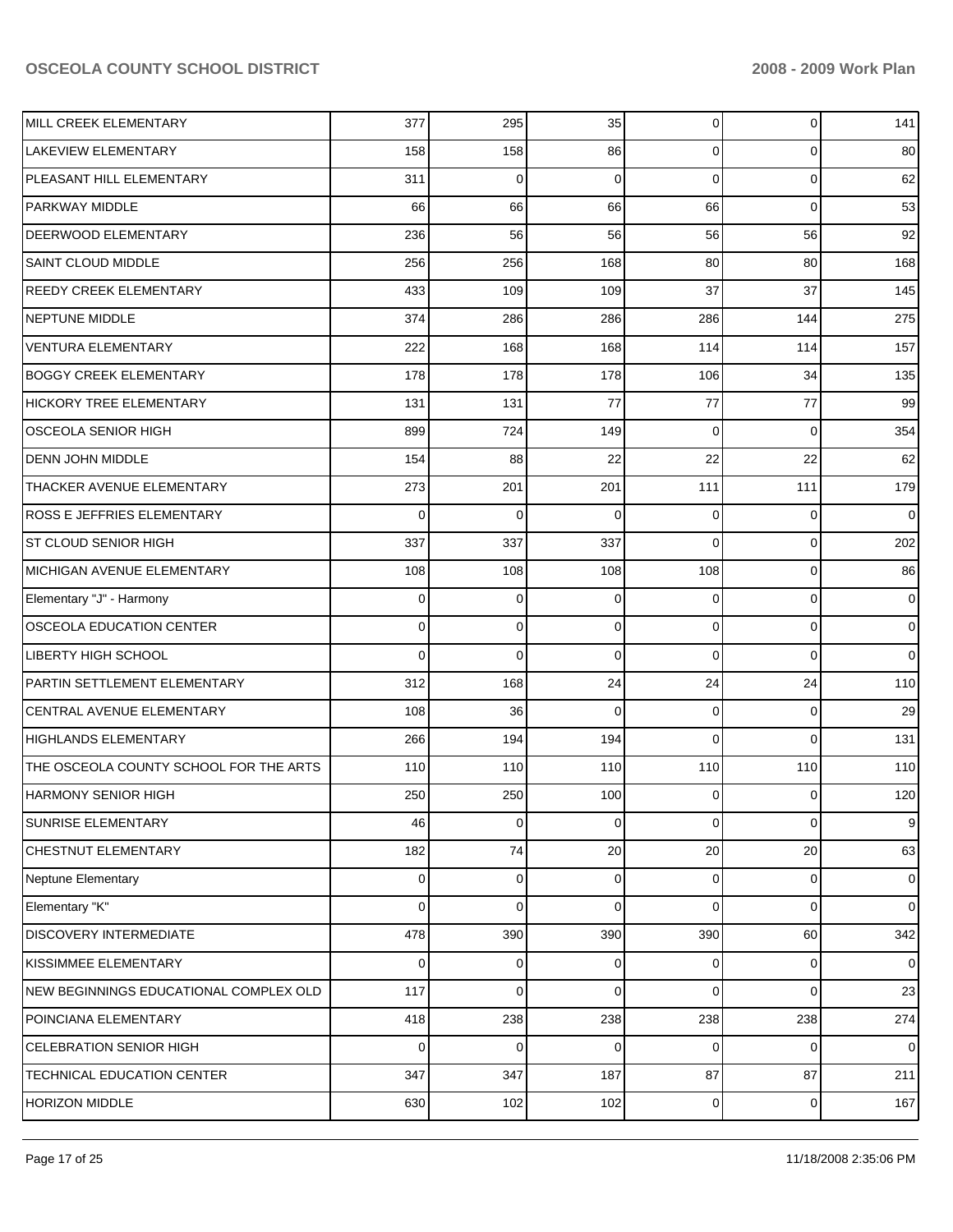| IKISSIMMEE MIDDLE                      | 217 | 129 | 85 |  | 86  |
|----------------------------------------|-----|-----|----|--|-----|
| ADULT LEARNING CENTER OSCEOLA          | 390 |     |    |  | 781 |
| <b>CELEBRATION SCHOOL</b>              |     |     |    |  |     |
| <b>INARCOOSSEE COMMUNITY SCHOOL</b>    | 926 | 42  |    |  | 194 |
| New Beginnings Educational Complex NEW |     |     |    |  |     |
| Elementary "M"                         |     |     |    |  |     |
| Elementary L                           |     |     |    |  |     |
| Middle School "CC"                     |     |     |    |  |     |

| Totals for OSCEOLA COUNTY SCHOOL DISTRICT         |        |        |        |        |        |        |
|---------------------------------------------------|--------|--------|--------|--------|--------|--------|
| Total students in relocatables by year.           | 10,159 | 5,957  | 4.105  | 1,944  | 1,226  | 4.678  |
| Total number of COFTE students projected by year. | 47.811 | 48.968 | 50.226 | 51.790 | 53.921 | 50.543 |
| Percent in relocatables by year.                  | 21%    | 12%    | 8%     | 4 % l  | 2%     | 9%     |

# **Leased Facilities Tracking**

Exising leased facilities and plans for the acquisition of leased facilities, including the number of classrooms and student stations, as reported in the educational plant survey, that are planned in that location at the end of the five year workplan.

| Location                               | # of Leased<br>Classrooms 2008 -<br>2009 | <b>FISH Student</b><br><b>Stations</b> | Owner                | # of Leased<br>Classrooms 2012 -<br>2013 | <b>FISH Student</b><br><b>Stations</b> |
|----------------------------------------|------------------------------------------|----------------------------------------|----------------------|------------------------------------------|----------------------------------------|
| <b>SAINT CLOUD ELEMENTARY</b>          | 2                                        |                                        | 10 William Scotsman  | $\Omega$                                 | $\Omega$                               |
| <b>TECHNICAL EDUCATION CENTER</b>      | 10                                       |                                        | 247 William Scotsman |                                          | 21                                     |
| HORIZON MIDDLE                         | 29                                       |                                        | 630 William Scotsman | $\Omega$                                 | $\Omega$                               |
| ADULT LEARNING CENTER OSCEOLA          |                                          |                                        | 23 William Scotsman  | $\Omega$                                 | $\Omega$                               |
| NARCOOSSEE COMMUNITY SCHOOL            | 45                                       |                                        | 926 William Scotsman | $\Omega$                                 | $\Omega$                               |
| <b>DISCOVERY INTERMEDIATE</b>          | 23                                       |                                        | 478 William Scotsman | 0                                        | $\Omega$                               |
| KISSIMMEE ELEMENTARY                   | $\Omega$                                 |                                        | 0 William Scotsman   | 0                                        | $\Omega$                               |
| NEW BEGINNINGS EDUCATIONAL COMPLEX OLD |                                          |                                        | 105 William Scotsman | 0                                        | $\Omega$                               |
| IPOINCIANA ELEMENTARY                  | 19                                       |                                        | 418 William Scotsman | 0                                        | $\Omega$                               |
| THE OSCEOLA COUNTY SCHOOL FOR THE ARTS | 5                                        |                                        | 110 Mobile Modular   | 5                                        | 99                                     |
| PLEASANT HILL ELEMENTARY               | 17                                       |                                        | 293 William Scotsman | 1                                        | 18                                     |
| <b>PARKWAY MIDDLE</b>                  | 3                                        |                                        | 66 GE Modular        | 0                                        | $\Omega$                               |
| DEERWOOD ELEMENTARY                    | 12                                       |                                        | 236 William Scotsman | 0                                        | $\Omega$                               |
| POINCIANA SENIOR HIGH                  | $\Omega$                                 |                                        | 0 William Scotsman   | $\Omega$                                 | $\Omega$                               |
| ICYPRESS ELEMENTARY                    | 3                                        |                                        | 66 William Scotsman  | 0                                        | 0                                      |
| <b>SUNRISE ELEMENTARY</b>              | Δ                                        |                                        | 46 William Scotsman  | $\Omega$                                 | $\Omega$                               |
| ICHESTNUT ELEMENTARY                   | 9                                        |                                        | 182 William Scotsman | 0                                        | $\Omega$                               |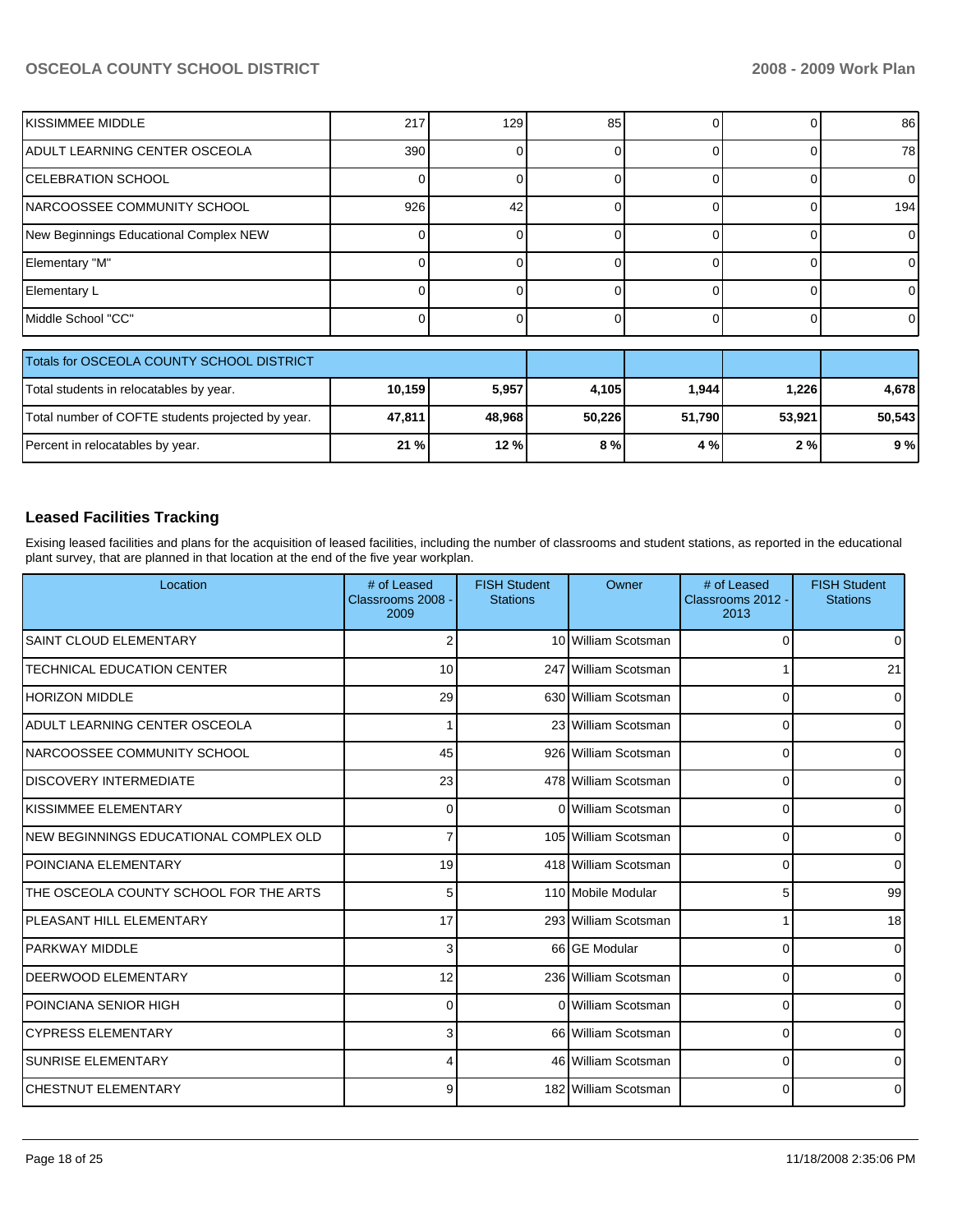| PARTIN SETTLEMENT ELEMENTARY           | 16             |          | 312 William Scotsman | 0  | 0           |
|----------------------------------------|----------------|----------|----------------------|----|-------------|
| CENTRAL AVENUE ELEMENTARY              | 6              |          | 108 William Scotsman | 0  | 0           |
| <b>HIGHLANDS ELEMENTARY</b>            | 13             |          | 230 William Scotsman | 0  | 0           |
| OSCEOLA SENIOR HIGH                    | 30             |          | 740 William Scotsman | 0  | 0           |
| DENN JOHN MIDDLE                       | 6              |          | 132 William Scotsman | 1  | 22          |
| THACKER AVENUE ELEMENTARY              | 13             |          | 251 William Scotsman | 1  | 18          |
| ROSS E JEFFRIES ELEMENTARY             | $\mathbf 0$    | $\Omega$ | William Scotsman     | 0  | $\Omega$    |
| ST CLOUD SENIOR HIGH                   | 11             |          | 262 William Scotsman | 6  | 150         |
| MICHIGAN AVENUE ELEMENTARY             | 6              |          | 108 William Scotsman | 0  | 0           |
| SAINT CLOUD MIDDLE                     | 9              |          | 190 William Scotsman | 0  | 0           |
| REEDY CREEK ELEMENTARY                 | 21             |          | 374 William Scotsman | 0  | $\Omega$    |
| NEPTUNE MIDDLE                         | 17             |          | 374 William Scotsman | 2  | 44          |
| <b>VENTURA ELEMENTARY</b>              | 11             |          | 222 William Scotsman | 4  | 85          |
| <b>BOGGY CREEK ELEMENTARY</b>          | 5              |          | 90 William Scotsman  | 0  | 0           |
| <b>HICKORY TREE ELEMENTARY</b>         | $\overline{7}$ |          | 131 William Scotsman | 0  | $\Omega$    |
| <b>GATEWAY SENIOR HIGH</b>             | 27             |          | 615 William Scotsman | 11 | 275         |
| MILL CREEK ELEMENTARY                  | 17             |          | 326 William Scotsman | 0  | 0           |
| LAKEVIEW ELEMENTARY                    | 6              |          | 100 William Scotsman | 0  | $\mathbf 0$ |
| Neptune Elementary                     | $\mathbf 0$    | $\Omega$ | <b>TBD</b>           | 2  | 36          |
| Elementary "K"                         | $\mathbf 0$    |          | $0$ TBD              | 2  | 36          |
| Elementary "J" - Harmony               | $\mathbf 0$    | $\Omega$ | <b>TBD</b>           | 2  | 36          |
| <b>Special Programs</b>                | $\mathbf 0$    | $\Omega$ |                      | 0  | 0           |
| KISSIMMEE MIDDLE                       | $\Omega$       | $\Omega$ |                      | 0  | 0           |
| CELEBRATION SCHOOL                     | $\Omega$       | $\Omega$ |                      | 0  | 0           |
| <b>CELEBRATION SENIOR HIGH</b>         | $\Omega$       |          |                      | 0  | 0           |
| OSCEOLA EDUCATION CENTER               | 0              | 0        |                      | 0  | 0           |
| LIBERTY HIGH SCHOOL                    | 0              | 0        |                      | 0  | 0           |
| New Beginnings Educational Complex NEW | $\mathbf 0$    | $\Omega$ |                      | 0  | 0           |
| Elementary "M"                         | $\mathbf 0$    | $\Omega$ |                      | 0  | 0           |
| Elementary L                           | $\mathbf 0$    | $\Omega$ |                      | 0  | 0           |
| Middle School "CC"                     | $\mathbf 0$    | $\Omega$ |                      | 0  | 0           |
|                                        | 410            | 8,401    |                      | 38 | 840         |

# **Failed Standard Relocatable Tracking**

Relocatable units currently reported by school, from FISH, and the number of relocatable units identified as 'Failed Standards'.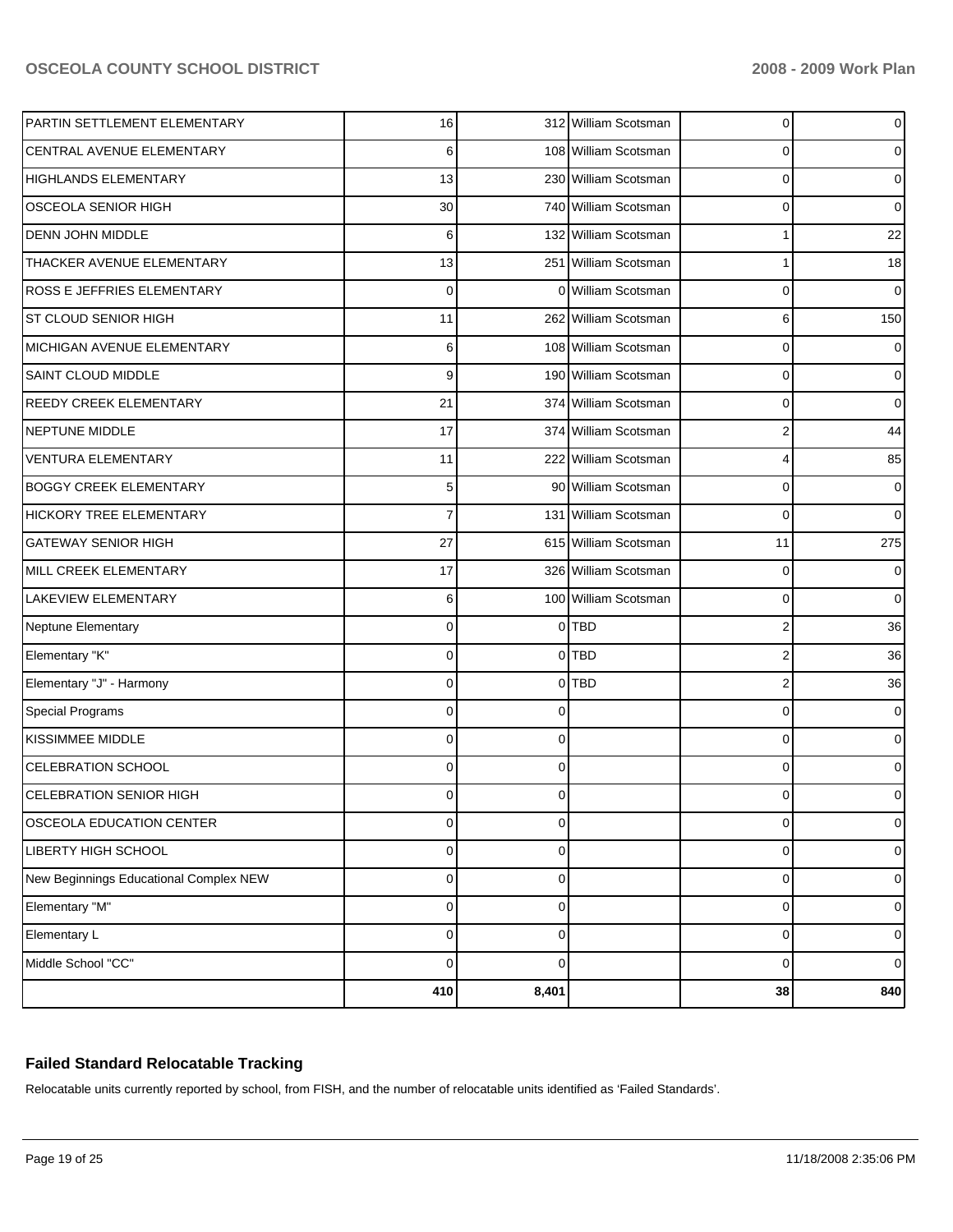Nothing reported for this section.

# **Planning**

### **Class Size Reduction Planning**

**Plans approved by the school board that reduce the need for permanent student stations such as acceptable school capacity levels, redistricting, busing, year-round schools, charter schools, magnet schools, public-private partnerships, multitrack scheduling, grade level organization, block scheduling, or other alternatives.** 

The School District is agressively pursuing public-private partnerships, such as Educational facility Benefit District (EFBD) schools or academies. The School District has continued to be supportive of Charter School proposals that are aligned with the School Board policies, requirements, and guidelines for curriculum and facilities. The District is currently working to create concurrency service areas which, once implemented, will allow the District to better manage school capacity levels uniformly throughout the District. Recent examples of the above methods include EFBD agreement for EFBD funded student stations and land for the Flora Ridge ES, and the new ES J at Harmony is being built on land donated by Harmony Development, who also is participating in a portion of the cost of the school.

#### **School Closure Planning**

**Plans for the closure of any school, including plans for disposition of the facility or usage of facility space, and anticipated revenues.** 

Currently, Ross Jeffries is being used as a District Ancillary site, and it is being evaluated to determine its highest and best use for the remaining useful life of the facilities. The School District of Osceola County, Florida has no plans at this time for closure of any facility.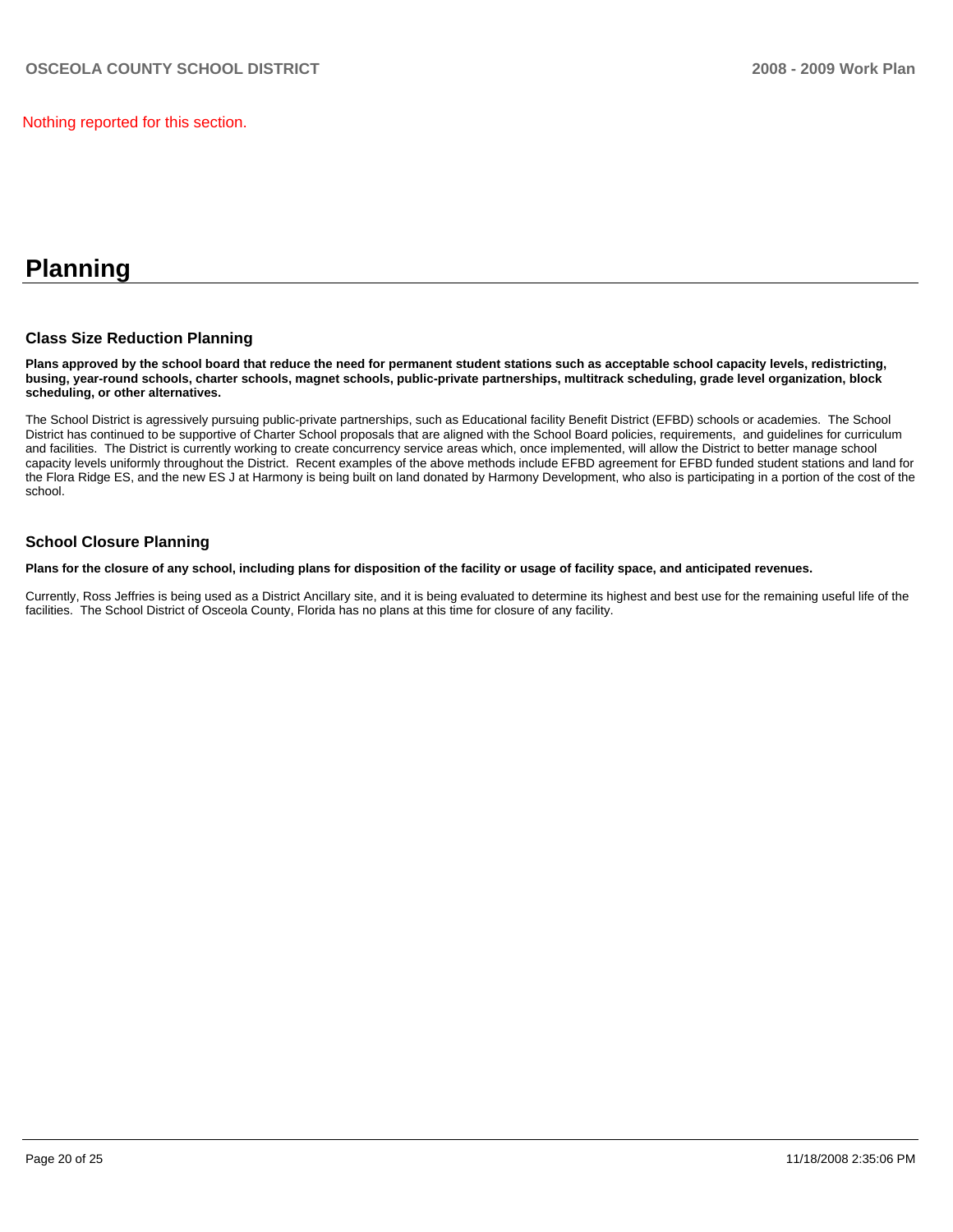# **Long Range Planning**

#### **Ten-Year Maintenance**

District projects and locations regarding the projected need for major renovation, repair, and maintenance projects within the district in years 6-10 beyond the projects plans detailed in the five years covered by the work plan.

| Project                                                   | 2012 - 2013 / 2017 - 2018<br><b>Projected Cost</b> |
|-----------------------------------------------------------|----------------------------------------------------|
| Comp. Renovation + Classroom Support                      | \$14,893,940                                       |
| 24 Classroom + Core Addition                              | \$5,693,600                                        |
| Health & Safety (imminent danger)                         | \$1,632,927                                        |
| Health & Safety (non-imminent danger)                     | \$4,266,083                                        |
| General School Facility Maintenance                       | \$33,765,794                                       |
| <b>Athletic Facilities</b>                                | \$2,460,949                                        |
| Technology                                                | \$9,845,442                                        |
| <b>Buses-Replacement</b>                                  | \$18,805,019                                       |
| HS Renovation/Remodeling Projects                         | \$79,710,400                                       |
| <b>MS Renovation/Remodeling</b>                           | \$36,351,513                                       |
| <b>ES Renovation/Remodeling</b>                           | \$22,739,307                                       |
| Alternative/Special Needs-Renovation/Remodeling           | \$8,411,000                                        |
| Ancillary/Admin Space-Renovations/Remodeling              | \$21,027,500                                       |
| Comprehensive Capital Renewal-UNASSIGNED                  | \$8,981,442                                        |
| Comprehensive Capital Renewal Reserve                     | \$5,344,916                                        |
| Routine/Reoccuring Maintenance-Capital Renewal<br>Reserve | \$1,336,229                                        |
| Program Admin./Staff Augmentation                         | \$3,040,082                                        |
| Cyclical Capital Renewal (Replacement of Parts)           | \$81,051,810                                       |
| <b>Clyclical Capital Renewal Reserve</b>                  | \$8,254,119                                        |
| Programwide Contingency                                   | \$9,904,944                                        |
| 24 Classroom + Core Addition                              | \$5,176,000                                        |
| Comp. Renovation                                          | \$4,852,500                                        |
| School Capacity Classroom Additions                       | \$12,940,000                                       |
|                                                           | \$400,485,516                                      |

# **Ten-Year Capacity**

Schedule of capital outlay projects projected to ensure the availability of satisfactory student stations for the projected student enrollment in K-12 programs for the future 5 years beyond the 5-year district facilities work program.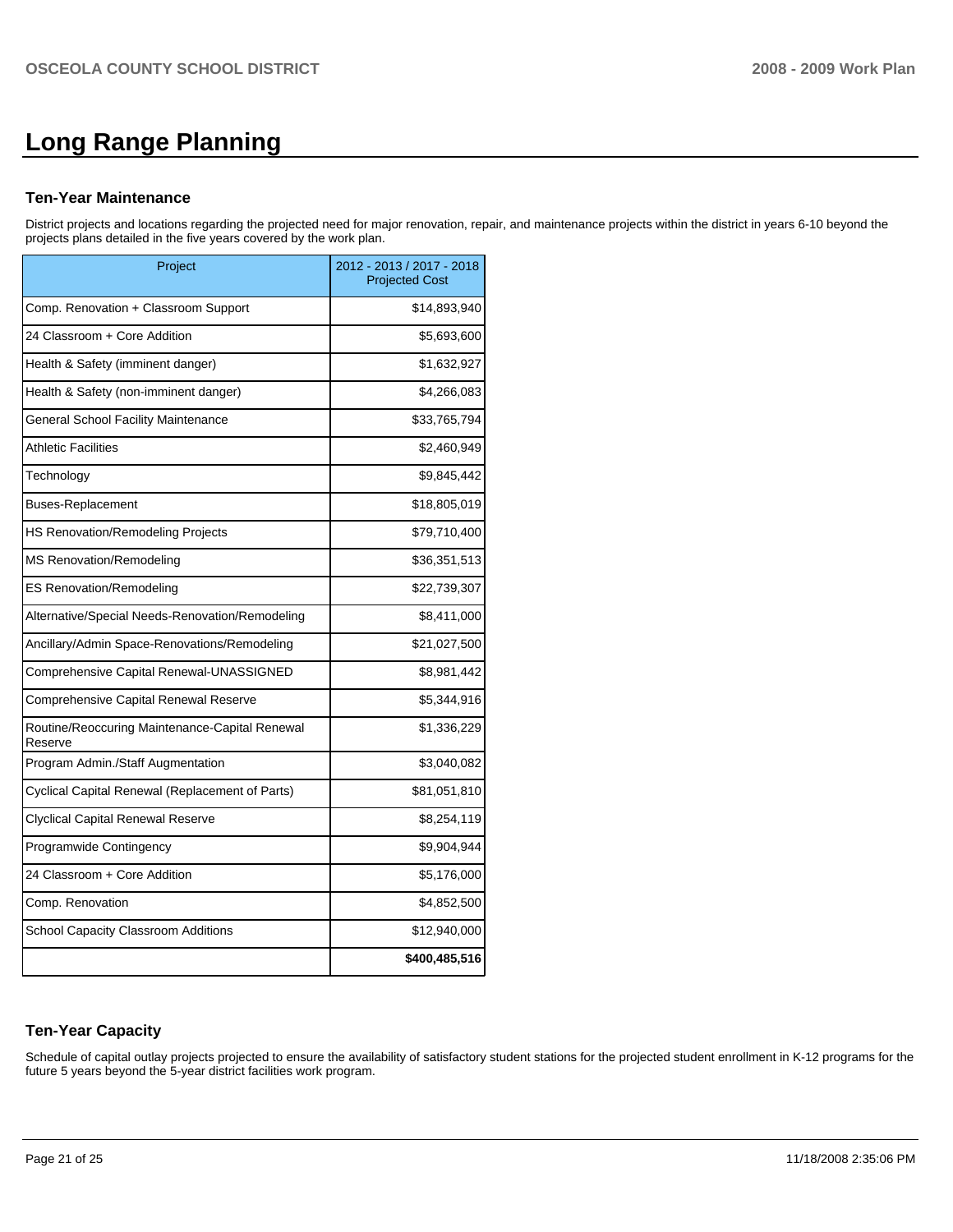| Project      | Location, Community, Quadrant or other<br>general location | 2012 - 2013 / 2017 - 2018<br><b>Projected Cost</b> |
|--------------|------------------------------------------------------------|----------------------------------------------------|
| New ES "Q"   | Northeastern Osceola                                       | \$21,696,964                                       |
| New ES "R"   | Central Osceola                                            | \$25,621,215                                       |
| New ES "S"   | Eastern Osceola                                            | \$25,621,215                                       |
| New ES "T"   | Northwest Osceola                                          | \$25,621,215                                       |
| New MS "EE"  | Eastern Osceola                                            | \$34,907,656                                       |
| New MS "FF"  | Southwest Osceola                                          | \$43,478,145                                       |
| New HS "FFF" | Northeastern Osceola                                       | \$74,148,434                                       |
|              |                                                            | \$251,094,844                                      |

### **Ten-Year Planned Utilization**

Schedule of planned capital outlay projects identifying the standard grade groupings, capacities, and planned utilization rates of future educational facilities of the district for both permanent and relocatable facilities.

| Grade Level Projections         | <b>FISH</b><br>Student<br><b>Stations</b> | Actual 2007 -<br><b>2008 FISH</b><br>Capacity | Actual<br>$2007 -$<br>2008<br><b>COFTE</b> | Actual 2007 - 2008<br><b>Utilization</b> | Actual 2008 - 2009 / 2017 - 2018 new<br>Student Capacity to be added/removed | Projected 2017<br><b>2018 COFTE</b> | Projected 2017 -<br>2018 Utilization |
|---------------------------------|-------------------------------------------|-----------------------------------------------|--------------------------------------------|------------------------------------------|------------------------------------------------------------------------------|-------------------------------------|--------------------------------------|
| Elementary - District<br>Totals | 24.718                                    | 24,718                                        | 17,905.36                                  | 72.44 %                                  | 12,436                                                                       | 35,885                              | 96.58 %                              |
| Middle - District Totals        | 12,660                                    | 11,395                                        | 8.914.17                                   | 78.23 %                                  | 6,000                                                                        | 15,325                              | 88.10 %                              |
| High - District Totals          | 26,200                                    | 24,435                                        | 18,655.55                                  | 76.35 %                                  | 3.000                                                                        | 17,225                              | 62.78 %                              |
| Other - ESE, etc                | 8,328                                     | 1.619                                         | .094.67                                    | 67.63 %                                  |                                                                              |                                     | 0.00%                                |
|                                 | 71,906                                    | 62,167                                        | 46,569.75                                  | 74.91 %                                  | 21,436                                                                       | 68,435                              | 81.86 %                              |

# **Ten-Year Infrastructure Planning**

**Proposed Location of Planned New, Remodeled, or New Additions to Facilities in 06 thru 10 out years (Section 28).** 

New ES "Q" Facility (800 Stu Sta) in Northeastern Osceola to accommodate growth.

New ES "R" Facility (800 Stu Sta) in Central Osceola to accommodate growth.

New ES "S" Facility (800 Stu Sta) in Eastern Osceola to accommodate growth.

New ES "T" Facility (800 Stu Sta) in Northwest Osceola to accommodate growth.

New MS "EE" Facility (1,500 Stu Sta) in Eastern Osceola to accommodate growth.

New MS "FF" Facility (1,500 Stu Sta) in Southwest Osceola to accommodate growth.

New MS "FFF" Facility (2,459 Stu Sta) in Northeastern Osceola to accommodate growth.

#### Plans for closure of any school, including plans for disposition of the facility or usage of facility space, and anticipated revenues in the 06 thru 10 out **years (Section 29).**

The School District of Osceola County, FL has no plans at this time for closure of any facility.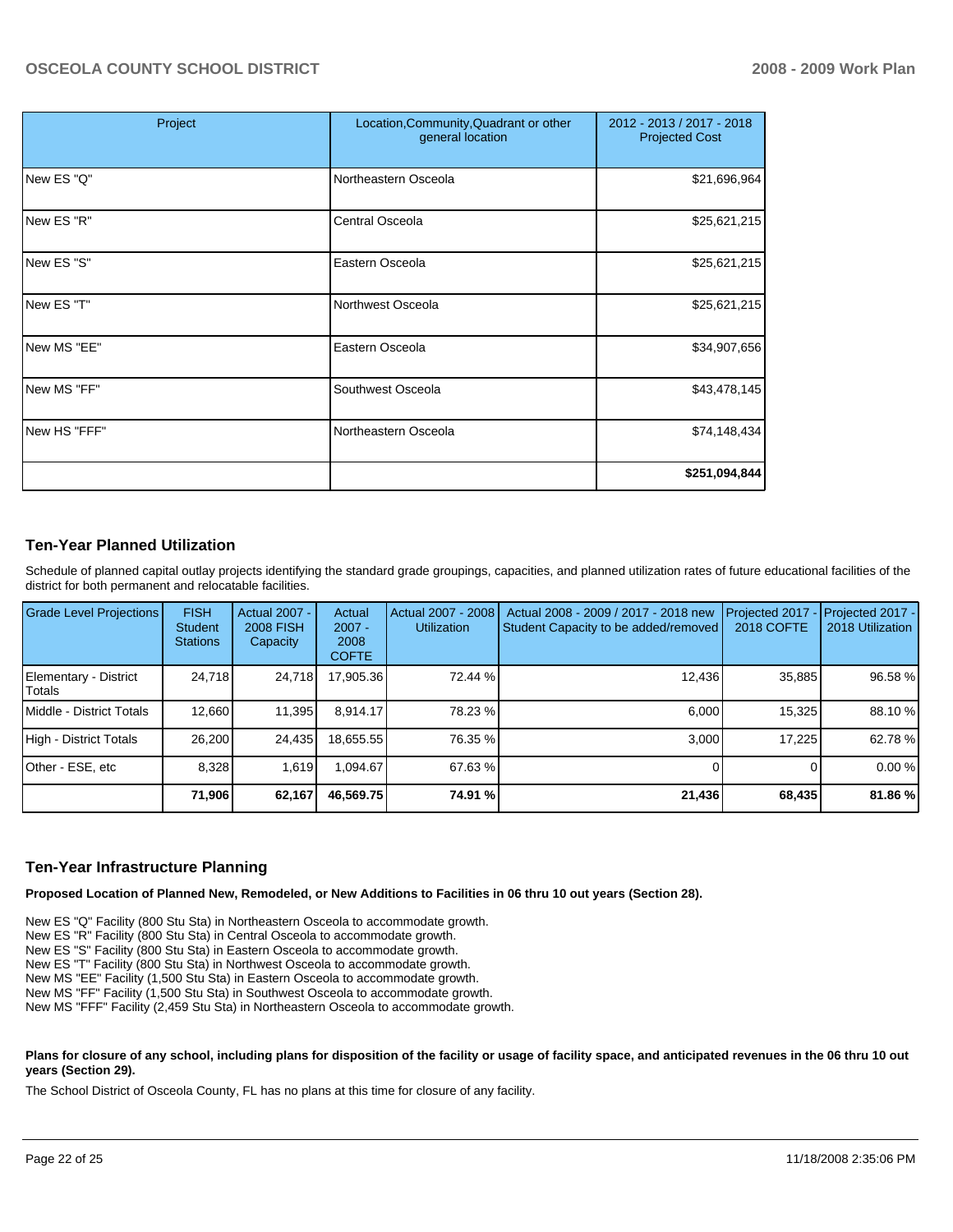### **Twenty-Year Maintenance**

District projects and locations regarding the projected need for major renovation, repair, and maintenance projects within the district in years 11-20 beyond the projects plans detailed in the five years covered by the work plan.

| Project                                                   | 2017 - 2018 / 2027 - 2028 Projected Cost |
|-----------------------------------------------------------|------------------------------------------|
| Health & Safety (imminent danger)                         | \$1,337,321                              |
| Health & Safety (non-imminent danger)                     | \$12,629,397                             |
| General School Faciilty Maintenance                       | \$168,598,615                            |
| <b>Athletic Facilities</b>                                | \$3,940,795                              |
| Technology                                                | \$18,117,948                             |
| <b>Buses-Replacement</b>                                  | \$95,601,184                             |
| Comprehensive Capital Renewal-UNASSIGNED                  | \$27,447,901                             |
| Comprehensive Capital Renewal Reserve                     | \$25,487,577                             |
| Routine/Reoccuring Maintenance Capital Renewal<br>Reserve | \$6,371,894                              |
| Program Admin./Staff Augmentation                         | \$10,636,287                             |
| Cyclical Capital Renewal (Replacement of parts)           | \$501,854,175                            |
| <b>Cyclical Capital Renewal Reserve</b>                   | \$25,160,775                             |
| <b>Programwide Contingency</b>                            | \$30,192,930                             |
| Renovation/Remodeling Projects                            | \$750,000,000                            |
|                                                           | \$1,677,376,799                          |

# **Twenty-Year Capacity**

Schedule of capital outlay projects projected to ensure the availability of satisfactory student stations for the projected student enrollment in K-12 programs for the future 11-20 years beyond the 5-year district facilities work program.

| Project            | Location, Community, Quadrant or other<br>general location | 2017 - 2018 / 2027 - 2028<br><b>Projected Cost</b> |  |
|--------------------|------------------------------------------------------------|----------------------------------------------------|--|
| New ES "U"         | South Osceola                                              | \$25,621,215                                       |  |
| <b>INew ES "V"</b> | West Osceola                                               | \$25,841,869                                       |  |
| New ES "W"         | Southeast Osceola                                          | \$25,989,615                                       |  |
| New ES "X"         | Southwest Osceola                                          | \$26,671,458                                       |  |
| New ES "Y"         | Northeast Osceola                                          | \$26,671,458                                       |  |
| INew ES "Z"        | Central Osceola                                            | \$27,210,298                                       |  |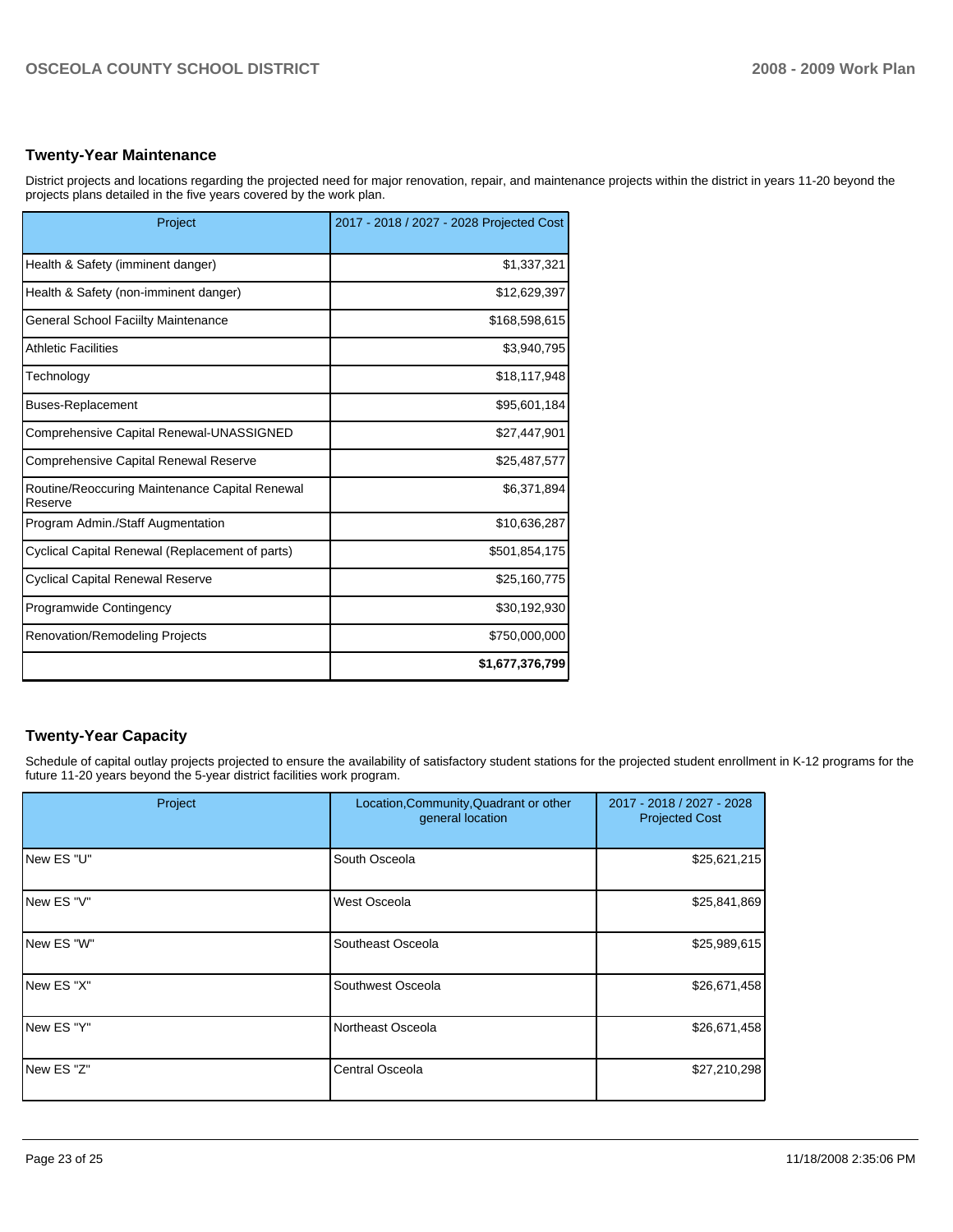| New ES "A2"   | Eastern Osceola       | \$27,373,188  |
|---------------|-----------------------|---------------|
| New ES "B2"   | Northwest Osceola     | \$28,095,209  |
| New MS "GG"   | Central Osceola       | \$44,199,682  |
| INew MS "HH"  | North Central Osceola | \$47,852,905  |
| New MS "II"   | South Central Osceola | \$49,508,821  |
| INew MS "JJ"  | Eastern Osceola       | \$51,840,604  |
| New HS "GGG"  | Central Osceola       | \$89,447,002  |
| INew HS "HHH" | Southwest Osceola     | \$97,692,703  |
|               |                       | \$594,016,027 |

# **Twenty-Year Planned Utilization**

Schedule of planned capital outlay projects identifying the standard grade groupings, capacities, and planned utilization rates of future educational facilities of the district for both permanent and relocatable facilities.

| Grade Level Projections         | <b>FISH</b><br><b>Student</b><br><b>Stations</b> | <b>Actual 2007 -</b><br><b>2008 FISH</b><br>Capacity | Actual<br>$2007 -$<br>2008<br><b>COFTE</b> | Actual 2007 - 2008<br><b>Utilization</b> | Actual 2008 - 2009 / 2027 - 2028 new<br>Student Capacity to be added/removed | Projected 2027<br>2028 COFTE | Projected 2027 -<br>2028 Utilization |
|---------------------------------|--------------------------------------------------|------------------------------------------------------|--------------------------------------------|------------------------------------------|------------------------------------------------------------------------------|------------------------------|--------------------------------------|
| Elementary - District<br>Totals | 24,718                                           | 24,718                                               | 17,905.36                                  | 72.44 %                                  | 19,345                                                                       | 42,197                       | 95.77 %                              |
| Middle - District Totals        | 12.660                                           | 11,395                                               | 8.914.17                                   | 78.23 %                                  | 10.646                                                                       | 22.302                       | 101.18%                              |
| High - District Totals          | 26,200                                           | 24,435                                               | 18.655.55                                  | 76.35 %                                  | 13.384                                                                       | 31.012                       | 82.00 %                              |
| Other - ESE, etc                | 8.328                                            | 1.619                                                | 094.67                                     | 67.63 %                                  |                                                                              |                              | 0.00%                                |
|                                 | 71,906                                           | 62,167                                               | 46,569.75                                  | 74.91 %                                  | 43,375                                                                       | 95,511                       | 90.50 %                              |

#### **Twenty-Year Infrastructure Planning**

**Proposed Location of Planned New, Remodeled, or New Additions to Facilities in 11 thru 20 out years (Section 28).** 

New ES"U" (800 Stu Sta) in South Osceola to accomodate growth. New ES"V" (800 Stu Sta) in West Osceola to accomodate growth. New ES"W" (800 Stu Sta) in Southeast Osceola to accomodate growth. New ES"X" (800 Stu Sta) in Southwest Osceola to accomodate growth. New ES"Y" (800 Stu Sta) in Northeast Osceola to accomodate growth. New ES"Z" (800 Stu Sta) in Central Osceola to accomodate growth. New ES"A1" (800 Stu Sta) in Eastern Osceola to accomodate growth. New ES"B2" (800 Stu Sta) in Northwest Osceola to accomodate growth. New MS "GG" (1,500 Stu Sta) in Central Osceola to accommodate growth. New MS "HH" (1,500 Stu Sta) in North Central Osceola to accomodate growth. New MS "II" (1,500 Stu Sta) in South Central Osceola to accomodate growth. New MS "JJ" (1,500 Stu Sta) in Eastern Osceola to accomodate growth. New MS "GGG" Facility (2,500 Stu Sta) in Central Osceola to accommodate growth. New MS "HHH" Facility (2,500 Stu Sta) in Southwest Osceola to accommodate growth.